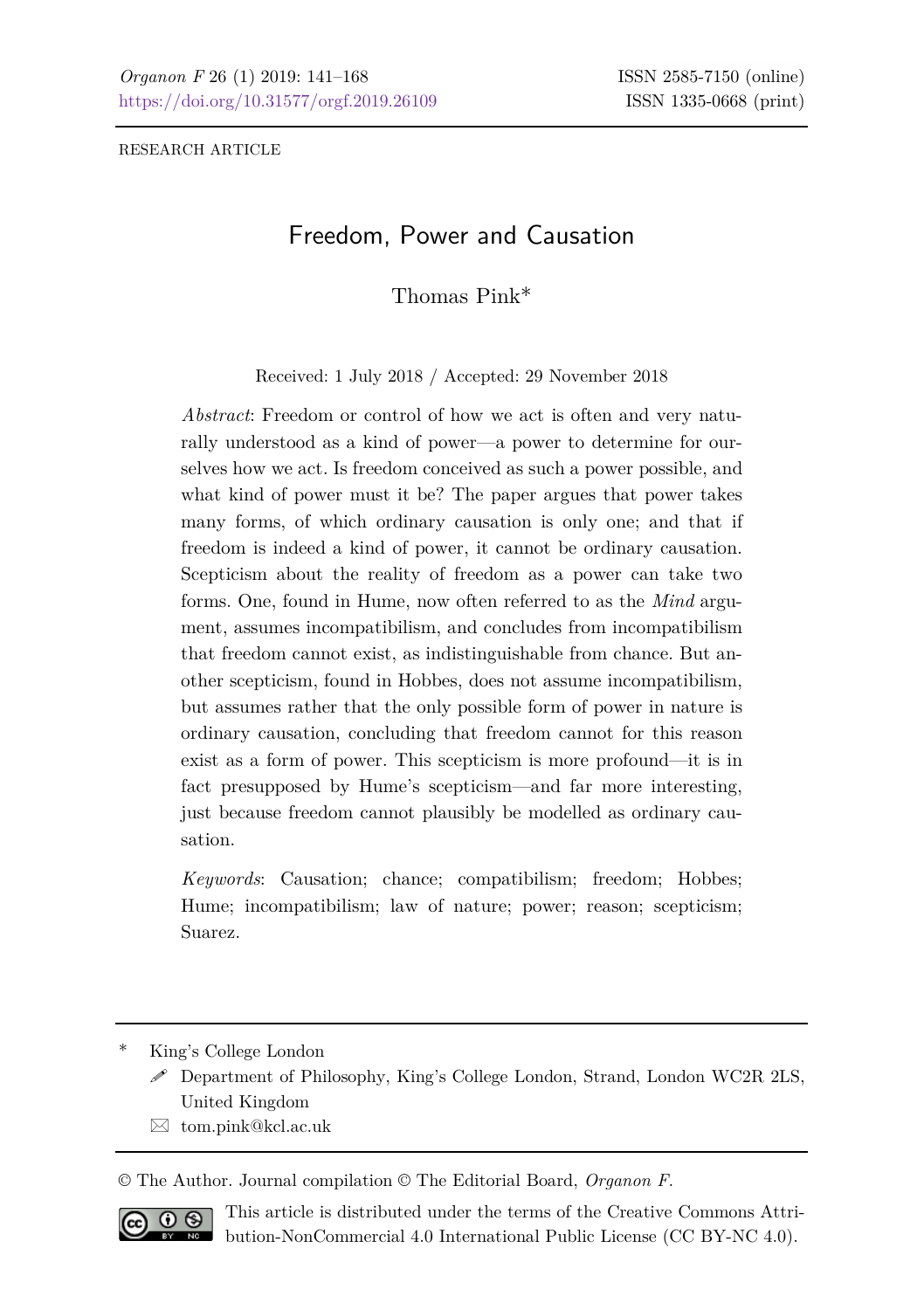# **1. Power**

We think that, within limits, we have control over our actions—that it is up to us what actions we perform. A very natural conception of this control is as a kind of power. Our control of our actions is a power to determine for ourselves what we do—a power of self-determination in the form of freedom. But what then is the nature of freedom so conceived—as a power to determine our own actions for ourselves?

Many philosophers think or write as if power were a rather uniform phenomenon. It is often proposed that power is by its very nature a causal phenomenon:

In the first place, the notions of power or disposition are already causally laden notions and it can thus reasonably be argued that unless one already has a grasp of causation, one cannot have a grasp of power. Powers, indeed, are often called causal powers.<sup>[1](#page-1-0)</sup>

But is all power causal by its very nature? And if control or freedom is a kind of power, must it in particular be a form of causal power?

Of course, the claim that all power is causal could be so understood as to be trivial. 'Causation' could be used as no more than a general label to apply to whatever power turns out to be. But in the passage just cited the claim that all power is causal is presented as a substantial thesis—as something that is not trivial, but to be 'reasonably argued.' In which case the idea might be to inform the theory of power by importing a definite and specific conception of causation. And this has certainly been a project of much metaphysics since Thomas Hobbes. One very intuitive case of power is the very familiar kind that appears to be involved in obvious cases of causation, and to be possessed and exercised, not by causes and effects indifferently, but specifically by causes. This is the power of stones to break windows or the power of fire to melt ice—the power that ordinary causes have to produce their effects. Is all power, then, power in this specific form? The project would then be to understand all forms of power in terms of this particular form of power—the

l

<span id="page-1-0"></span><sup>1</sup> (Harre and Madden 1975)—as cited and endorsed in (Mumford and Anjum 2011, 7).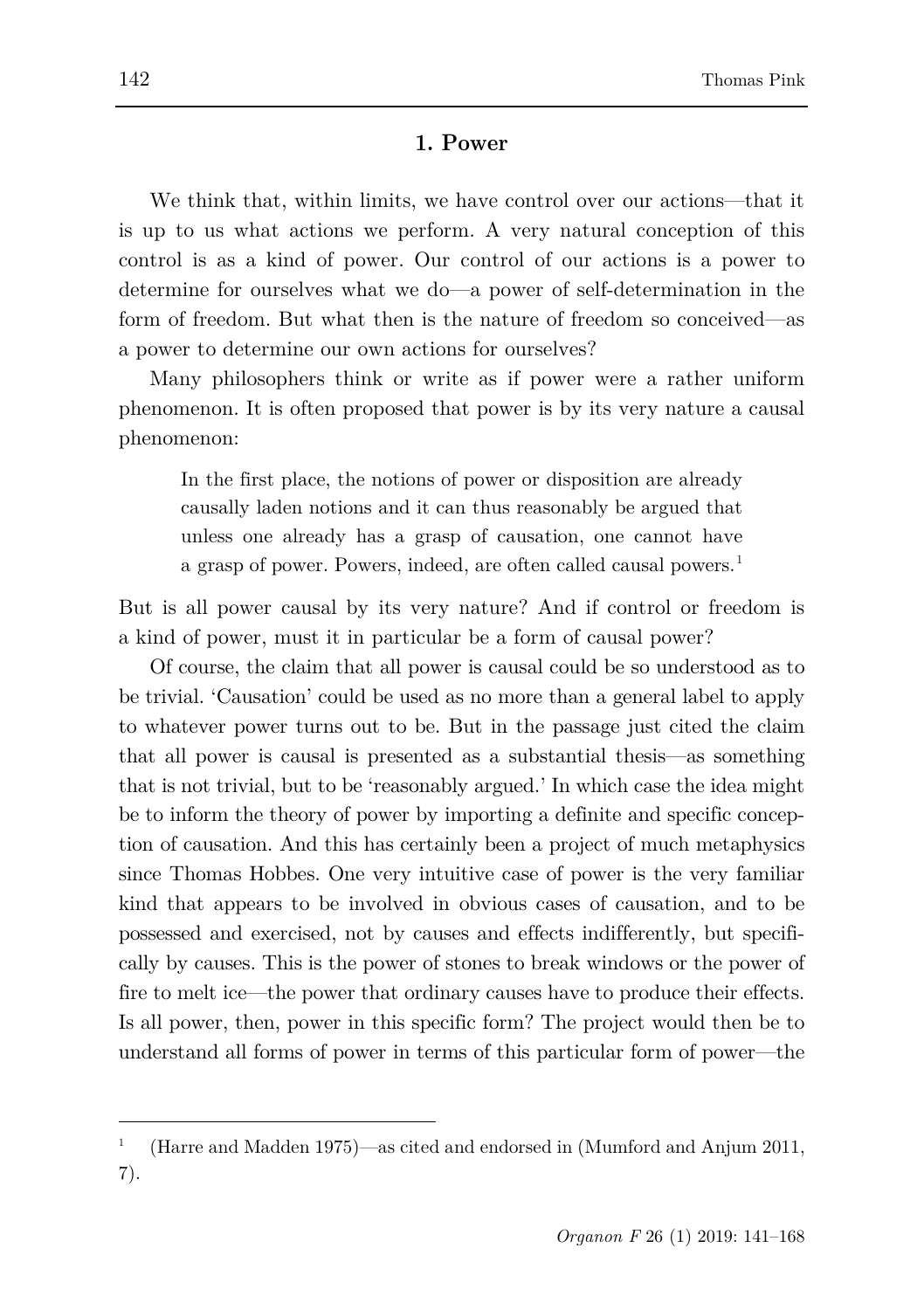power involved in ordinary causation. All genuine power is like the power of stones to break windows and of fire to melt ice.

I shall understand the claim that all power is causal as a claim that is substantial in just this way. The claim is that all power is like the power to produce outcomes exercised by ordinary causes—such as by stones to break windows and fire to melt ice.

At this point it is useful to step back, and raise the question why causation itself is so widely viewed as involving power—and, more specifically, a power possessed and exercised by causes over what they affect?

Power involves a kind of capacity. Causal power constitutes, after all, a capacity to produce effects. But, of course, it is not the mere presence in them of a capacity that makes it true that causes possess power. And that is because the idea of a capacity extends far wider than that of power. For example, there are capacities not to cause and affect, but to be affected. But the capacity to be affected hardly constitutes any kind of power over anything, and the process of being affected is hardly the exercise of power. The contrary is true: to be affected is to be subject to power that is possessed and exercised by something else. Contrast my view with Locke's. In *An Essay Concerning Human Understanding*, Locke divides power into active and passive (Locke 1975, 234). Active is defined as the power to make a change, passive is the power to receive it. As an account of power this is certainly defective. For, of course, Locke ignores powers to prevent change from occurring. But more importantly, Locke's 'passive power' involves the opposite of any exercise of genuine power. It is a form of powerlessness subjection to the power of another.

Power, then, is a very special capacity. And what, I conjecture, is common to power in all its forms is a capacity to produce or, at the upper limit, to outright determine the occurrence or non-occurrence of outcomes. It is this capacity to determine what happens that causes possess, but which their effects lack. Causes determine the occurrence of their effects, and not vice versa. Furthermore, linked to the general notion of determination, where power is concerned, is an equally general notion of responsibility. Whatever exercises a power to determine outcomes is in some corresponding way responsible for what that exercise of power determines. Causes possess power in so far as they can influence or determine an outcome. And in so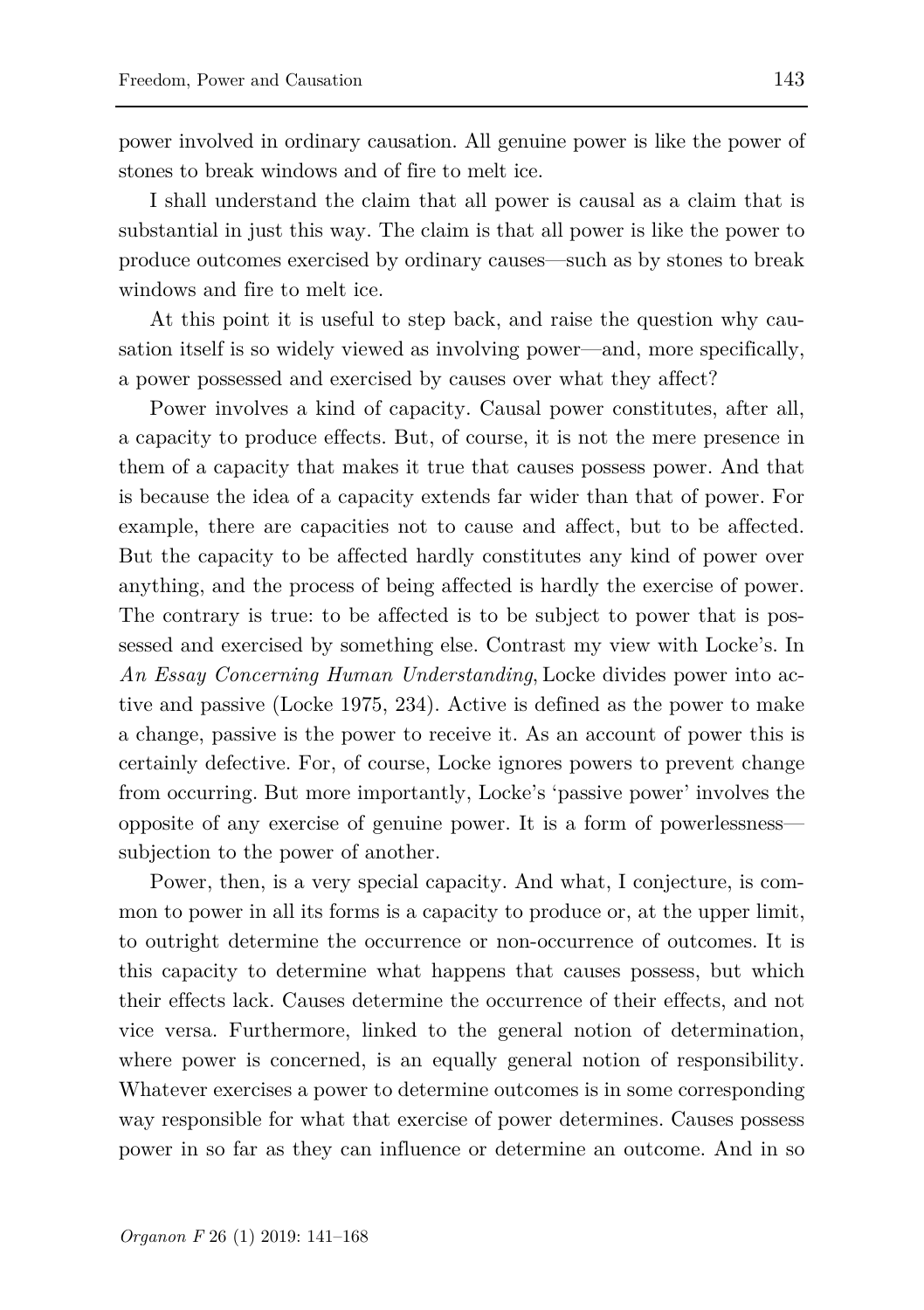determining that outcome they are responsible, causally responsible, for its happening. Causes are responsible for the occurrence of their effects, and not the other way round, just as anything that possesses power is correspondingly responsible for what that power's exercise determines.

Freedom is a capacity to determine one very important kind of outcome that involved in the performance of action. So understood, as a capacity to determine, freedom is definitely a case of power. But how far, in discussing freedom, are we concerned with power in specifically causal form—the kind of power that is involved in stones breaking windows and in fire melting ice?

## **2. Powers causal and non-causal**

If a power is a capacity to determine, a causal power must be a capacity to determine causally. And that immediately suggests the possibility, at least at the conceptual level, of power that is not causal. A power that is not causal is going to be a power the exercise of which determines outcomes, but without determining them causally. And so understood, we certainly entertain ideas of other kinds of power besides the causal. We do deploy an understanding of capacities that determine outcomes without determining them causally.

There are, for example, various kinds of moral power, such as powers to impose or release from moral obligations. Consider promising, for example. Promisors have the power to impose an obligation on themselves—an obligation, owed to a promisee, to act as promised. And then promisees can release the promisors from the moral obligation of their promise by declaring them released. The promise determines or produces an obligation; and then the promisee's declaration determines the removal of the obligation and the promisor's release. But in neither case is the obligation or release from it produced as an effect, by virtue of some causal law. Rather the promise constitutes the imposition of the obligation and the promisee's declaration constitutes the promisor's release from it; and each does so by virtue of something very different from causal laws, namely the moral principles governing promising.

As with moral powers, so too there are legal powers. A creditor has the power to release his debtor from a debt—a power exercised through making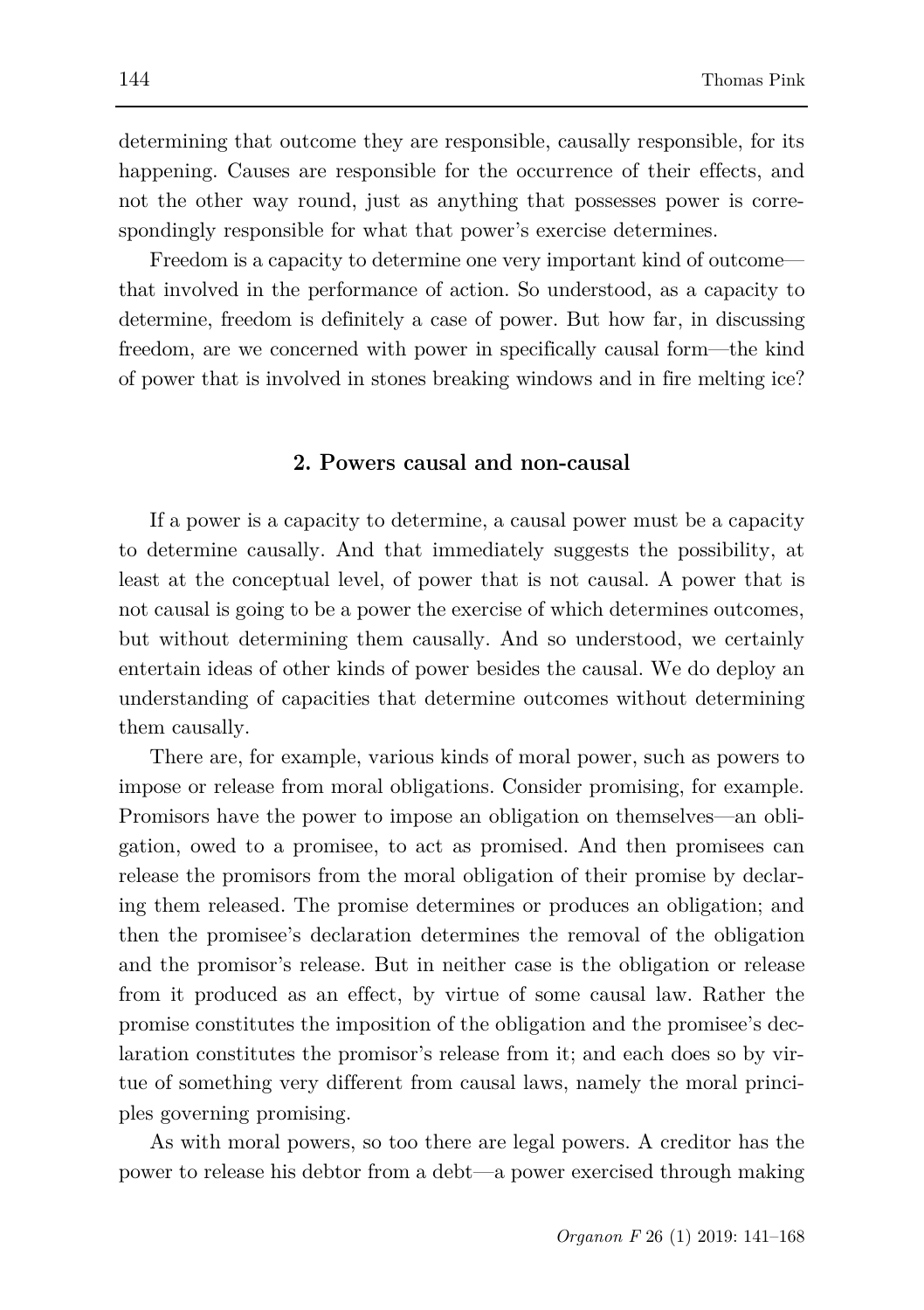some legally valid declaration of release. By making the declaration, such as by declaring 'I release you', the creditor determines that the debtor is released, and so is responsible for the occurrence of that release. But again the power here is not causal. Uttering the declaration does not cause the debtor to be released. Rather, thanks not to some causal law but to rules governing credit, the utterance constitutes that very event of release. The declaration determines the release, but does not determine it causally. But uttering the declaration is no less an exercise of a power or capacity to determine outcomes for that.

Then there are normative powers attaching not to agents, but to things that cannot be causes at all, to which we readily attribute capacities to move and to determine nonetheless. Suppose you entertain in thought a mathematical truth. That truth might determine or strongly incline you to assent. But what about the truth moves you to assent? The everyday answer in such cases is clear: its evident nature—in other words you are moved to believe by the clear justification there is for believing the truth. Perhaps indeed you are not only led to believe the truth, but that there is justification for believing it. Either way, what leads you to form the mathematical belief, and possibly also the belief in the justification, is the truth and the justification for believing it. Now in this case what is described as moving you is not the sort of feature involved in ordinary causation. You are contemplating, not an entity with a location in time and space, but an object of thought—a mathematical truth. And if the object of your thought is true, its truth is plausibly necessary, and certainly not something that functions as an ordinary cause. For ordinary causes and effects are contingent. And what moves you to believe it is the evident nature of the truth, the clear justifiability of believing it. And this is a normative property attaching to the truth—something that, no matter if it moves or even determines your assent, is again not the sort of feature involved in ordinary causation.

As with mathematical truths, so too with desirable options by way of actions and outcomes. The evident goodness or desirability of a possible action might move you to form a desire for its performance or believe its performance desirable, and eventually even to decide on and intend its performance. What led you to want to perform that action or to believe performing it desirable and then to decide to do it? We have just given the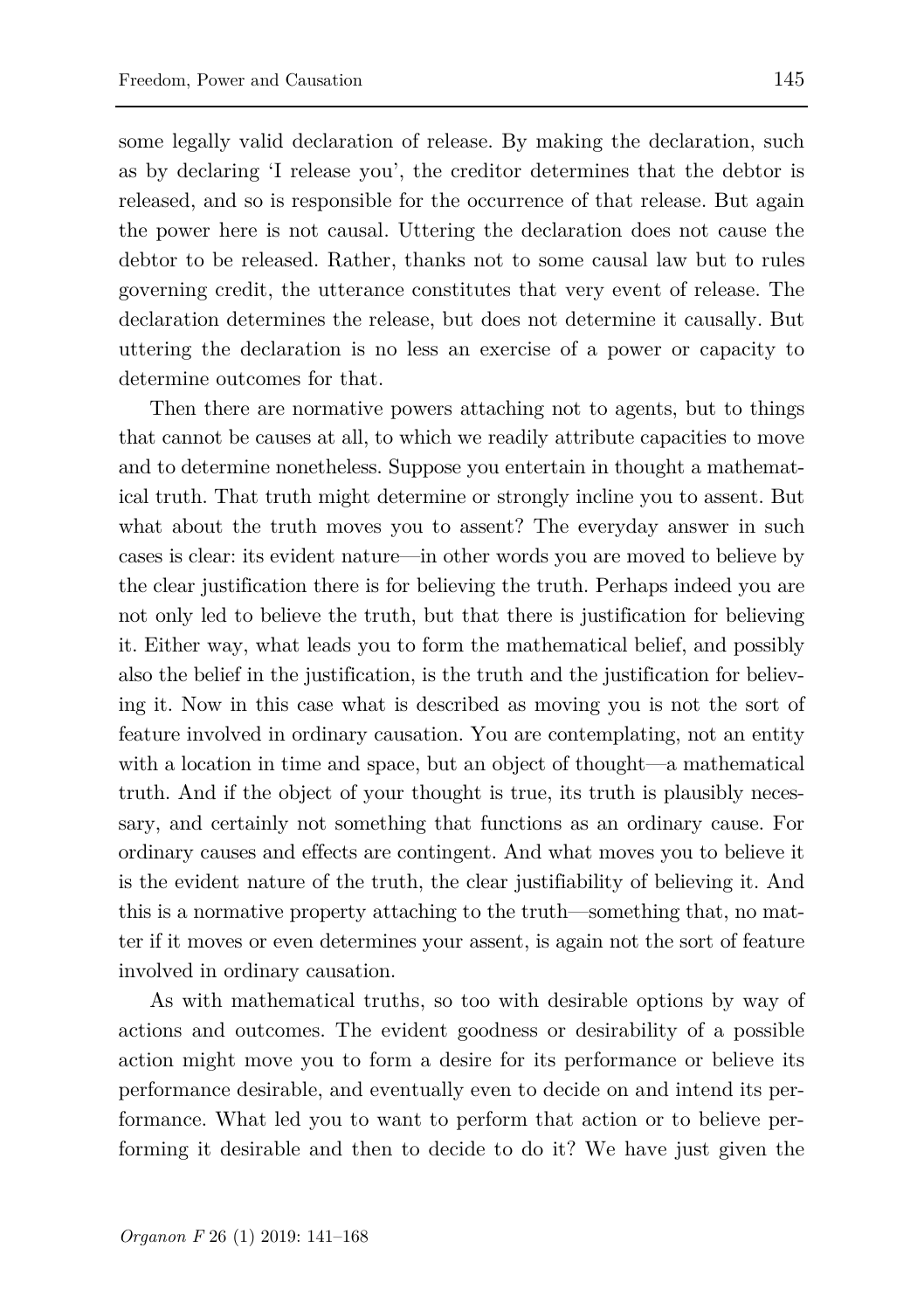answer: the evident desirability of doing it. And such an answer reveals you as rational animal, responsive to and moved by the good—just as you might also be moved, as rational animal, by the true. The action that is so desirable may never be performed, of course. What moves you is not some contingent event in the world, but, again, an object of your thought—such as the truth that a given kind of action is desirable. You may be moved by the justifiability of desiring and intending the action. But the desirability or justifiability of a given kind of action is again something normative, and not the sort of property involved in ordinary causation.

We readily use a vocabulary of power, influence and determination to pick out normativity as well as causation. We talk of being moved by the *force* of an argument. And we use this vocabulary of force just because we think of normatively forceful arguments as really possessing the capacity to influence or move or even to determine our assent—and to move or determine it through the justifications they present. Our capacity for reason or rationality is a capacity to be moved by argument—and by the normative force of an argument in particular. So reason or rationality involves responsiveness to a kind of power—the power of good argument and genuine justification.

It is tempting to dismiss this talk of normative power as not literal, just because the power envisaged is not causal. At best we have here, it might be alleged, a manner of speaking or a metaphor. But there is an obvious difficulty with this move. Power follows from a genuine capacity to determine or move or influence. And surely we think it true that the very quality of an argument can be what moves people to assent to it. But for that to be true the quality of an argument must actually have a capacity to move. Good arguments must have genuine force—a power that is non-causal because located in the normativity attaching to objects of thought, but which is a genuine capacity to move nonetheless.

Again, consider the normative powers, not of objects of thought, but of agents themselves. Our talk of promisors and promisees as having the capacity to determine moral obligations—as imposing those obligations on themselves or releasing others from them—does not appear to be metaphorical. That is exactly how promising is understood: as an act by which moral obligations to promisees may be imposed, and from which obligations promisees may in turn generally provide release should they so choose. Whatever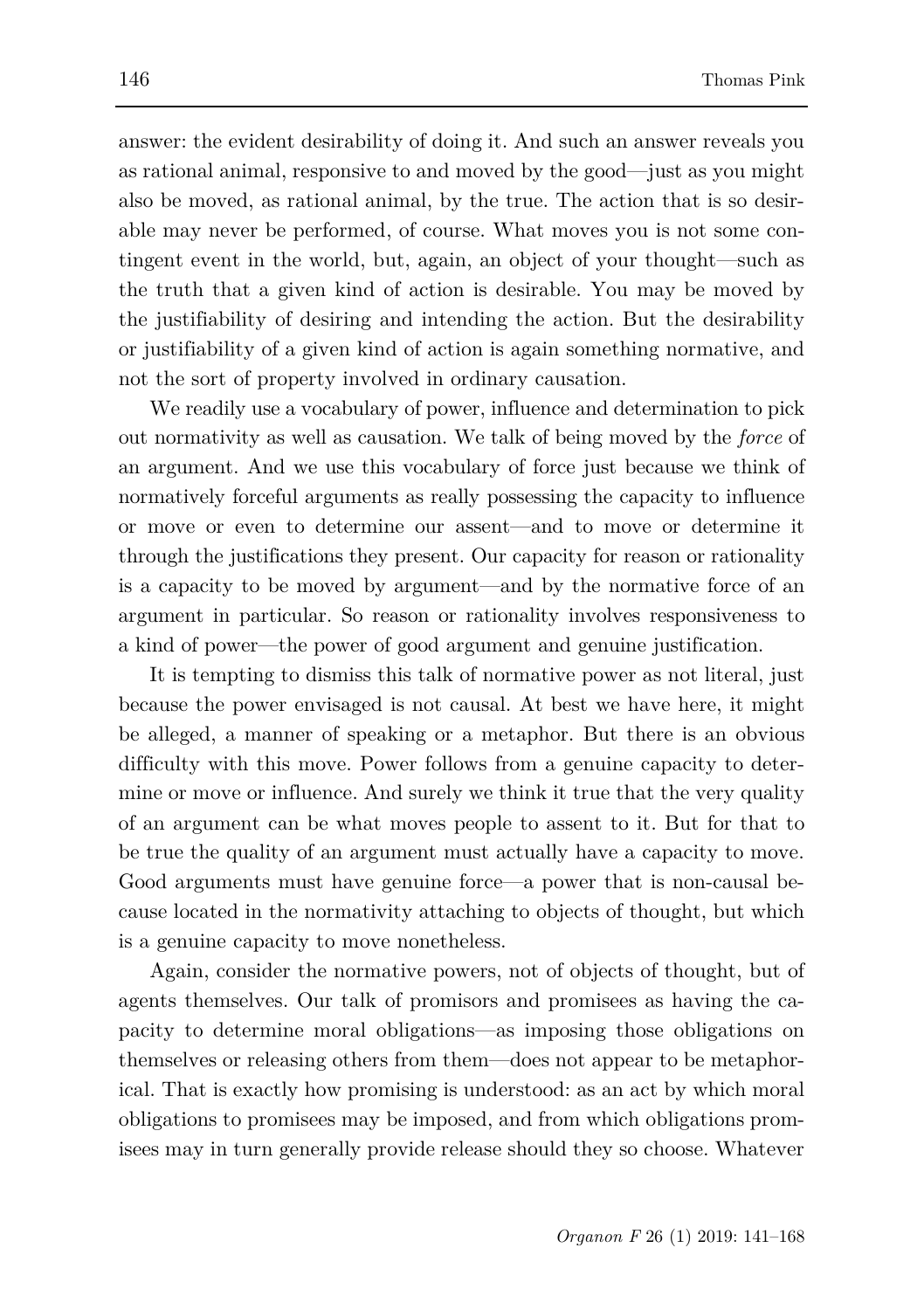moral principles underlie these powers, we very clearly do understand them as genuine powers—genuine capacities, possessed by promisors and promisees, to determine outcomes. But the powers are not causal. For the powers are underpinned by moral principles and not by causal laws.

The idea of power in non-causal form is very controversial—a controversy that, as we shall see, was raised in especially sharp form in the seventeenth century by the work of Hobbes. But two different issues are involved that we must take great care to distinguish. One issue concerns our very concept of power, while the other concerns the metaphysics of power.

Some philosophers would insist that whatever we might ordinarily think or say, all genuine power is causal, at least regarding its fundamental constitution. No outcomes are determined without being determined causally. Now this claim is about metaphysics. It is about the true constitution of power, and the reality of its operation. And this metaphysical claim might turn out to be correct. But this is not the sort of claim proposed by Mumford and Anjum above, which is about our very concept of power. That claim is that our very concept of power is causal. To think of a power operating to determine an outcome just is to think of it as determining the outcome causally. But this conceptual claim is not obviously true; and it should not be assumed to be true just because of the metaphysical conviction that only power in causal form is real. We may have a concept of power that allows for power to take non-causal form, even if it indeed turns out that all the cases of power that do really exist are causal.

Take our psychology as it involves rationality or what we ordinarily take to be our receptiveness to justifications. The metaphysician who believes that all genuine power and determination is causal must claim that if my belief in a mathematical truth or in its justifiability really is produced or determined by anything, it cannot be determined by the normative properties of an object of thought. If anything really is determining me to believe in the truth or in the justifiability of assenting to it, this must be some genuine cause, and the determination must be causal. Perhaps, for example, the immediate cause of my belief in the mathematical truth is a prior psychological event—such as the event of entertaining that truth. It is this psychological entertaining that is the immediate, and causal, determinant of my belief. To describe me as rational is just to describe my beliefs as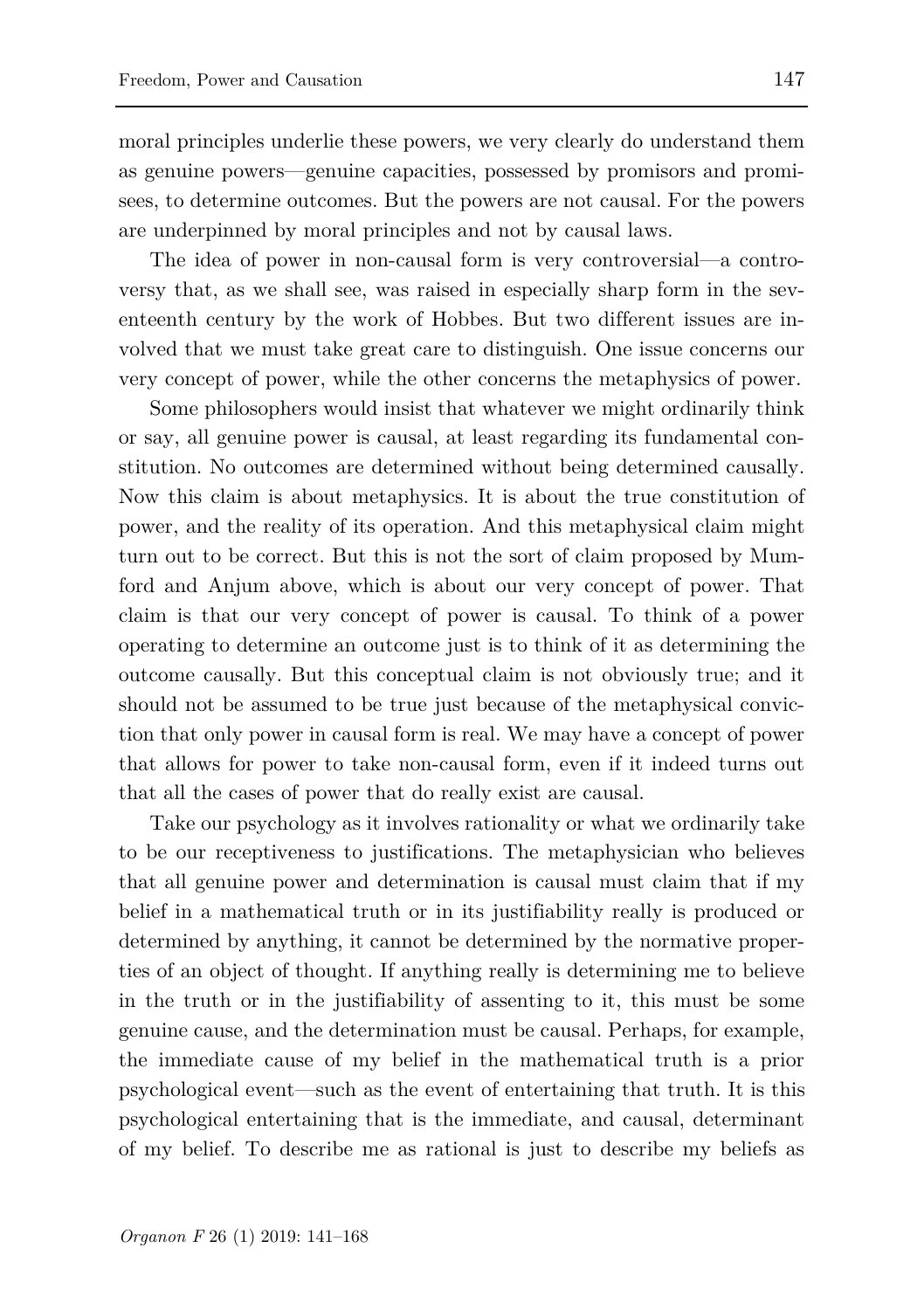susceptible to a particular kind of causal force—the causal force of those entertainings that present good justifications for believing. Similarly with desires: what determines me to desire an outcome is not its desirability, but the psychological event of entertaining that outcome. Agents are rational if their desires are susceptible to the causal power of those entertainings of outcomes that are in fact desirable.

Now it might in the end prove true that causation is the only real case of power in nature. But if so, that is still not what we ordinarily assume. Take the prior entertaining of the object of thought. It is certainly not this event alone that we ordinarily think of as determining belief or desire. For we ordinarily take a rational agent's belief to be determined not simply by the fact that they have entertained a claim, but by the evidence for or clear justification for the truth of what is entertained. Similarly a rational agent's desire is motivated not by the mere fact that they have entertained a given option, but by the desirability of the option entertained. Rational or reasonable agents respond to justifications not because the event of entertaining them just happens to produce that effect, but because the justifications are good ones. The quality of these justifications really is what moves rational agents to respond as justified. That is rationality as ordinarily understood—not susceptibility to causal forces merely, but susceptibility to the force of justification.

Again, consider the moral powers we ordinarily ascribe to promissors and promisees. These are powers to produce moral obligations and remove them. And the principles that base these powers, as we have observed, are not causal laws but moral principles—the moral principles governing promising. These principles are, in particular, distinct from any psychological laws that might cover what we actually, whether rightly or wrongly, do. For moral principles are concerned not with what we actually do, but with what we are under an obligation to do. Now it might be that these moral powers and the obligations they are exercised to produce and remove do not really exist. It may be that moral principles transcending and normatively corrective of actual human practices are entirely imaginary; and so are the moral powers those principles supposedly constitute. But again this claim is highly controversial. If true, it will be made true by metaphysical reality, not by the fact that our concept of power is just a concept of causation. For our entertainment of various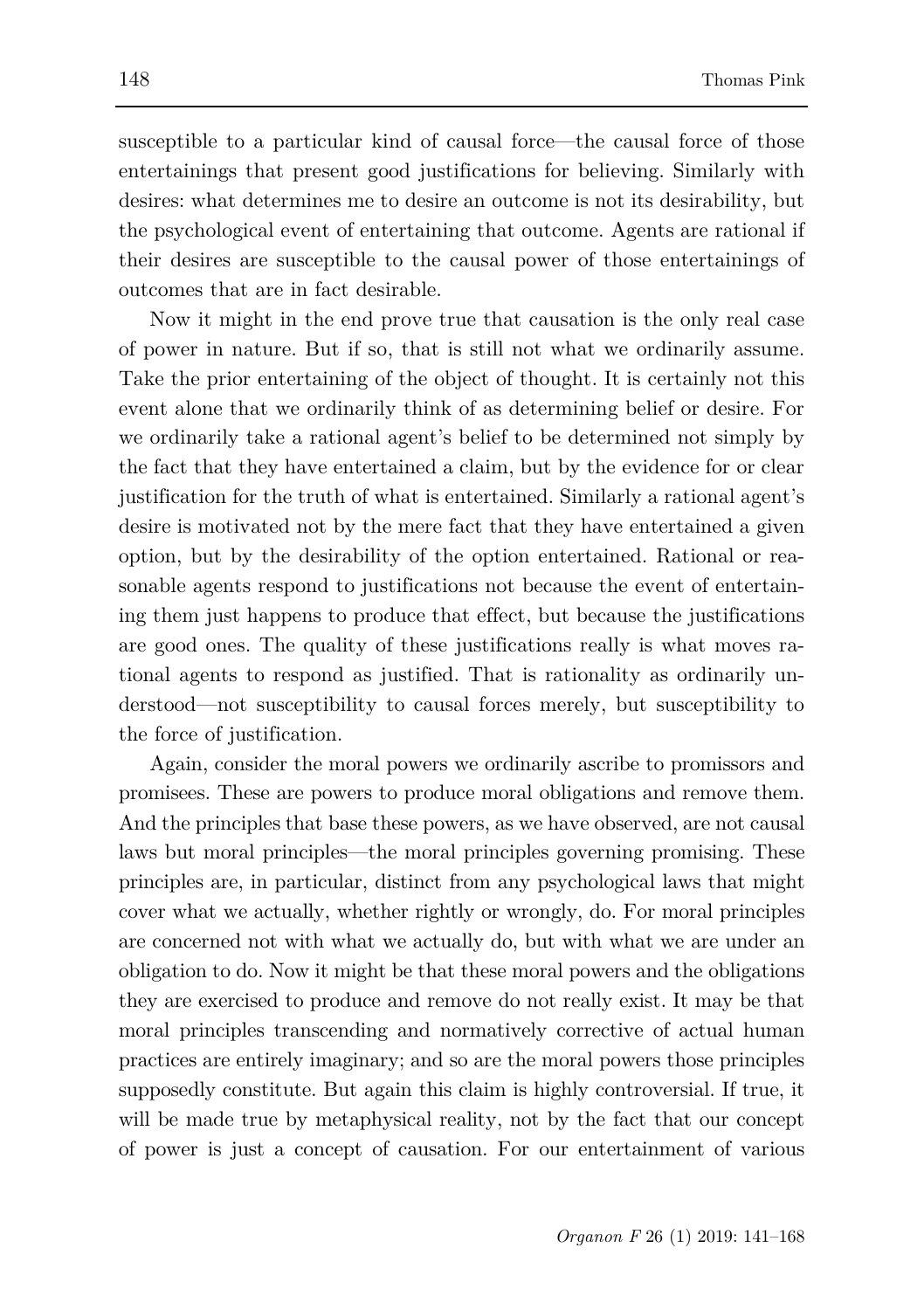moral and normative powers—powers reflecting moral and normative principles, and not causal laws—seems to suggest that our concept of power is considerably broader than any concept of causation.

We need then to make an important distinction. One question is whether we think of some capacities to determine outcomes as determining those outcomes non-causally. And it seems that we do. It is then a further and importantly different question whether these non-causal powers really do exist and operate—as we so clearly assume them to. That is, we should distinguish analytic claims about our concept of power from metaphysical claims about what powers actually obtain. For it seems plain that whether or not moral and normative powers actually exist, we do at least suppose them to exist, and to operate non-causally.

What seems to distinguish cases of power that, real or not, are at least understood by us to be non-causal? There seems a range of possible differences from ordinary causation, from the breaking of windows by stones and the melting of ice by fire, not all of which need be exemplified together. There may be many different forms of non-causal determination.

In some cases, two things combine together to differentiate the power from ordinary causation. First there is the nature of the determining or moving entity, which is not an entity contingently located and operative in space and time as a stone must be, but an object of thought. And then secondly there is the mode of determination or influence, which is through properties that are normative—that are to do with the justifiability of responding to the object in certain ways, such as by forming a desire or a belief directed at it. It is these normative properties that move us so to respond. It is the evident truth or desirability of what we are thinking of that moves us to believe or want it to be true—or so we suppose. And not everyone is so moved, of course. Our rationality reflects our susceptibility to the power of justifications. We will be moved by justifications, but only to the extent that we are indeed susceptible to their normative power—only to the extent that we are indeed rational.

In other cases the outcome is certainly determined, just as in ordinary causation, by a specific entity located in time and space, such as by an agent doing something. What in these cases establishes the non-causal nature of the power is the mode of determination involved taken together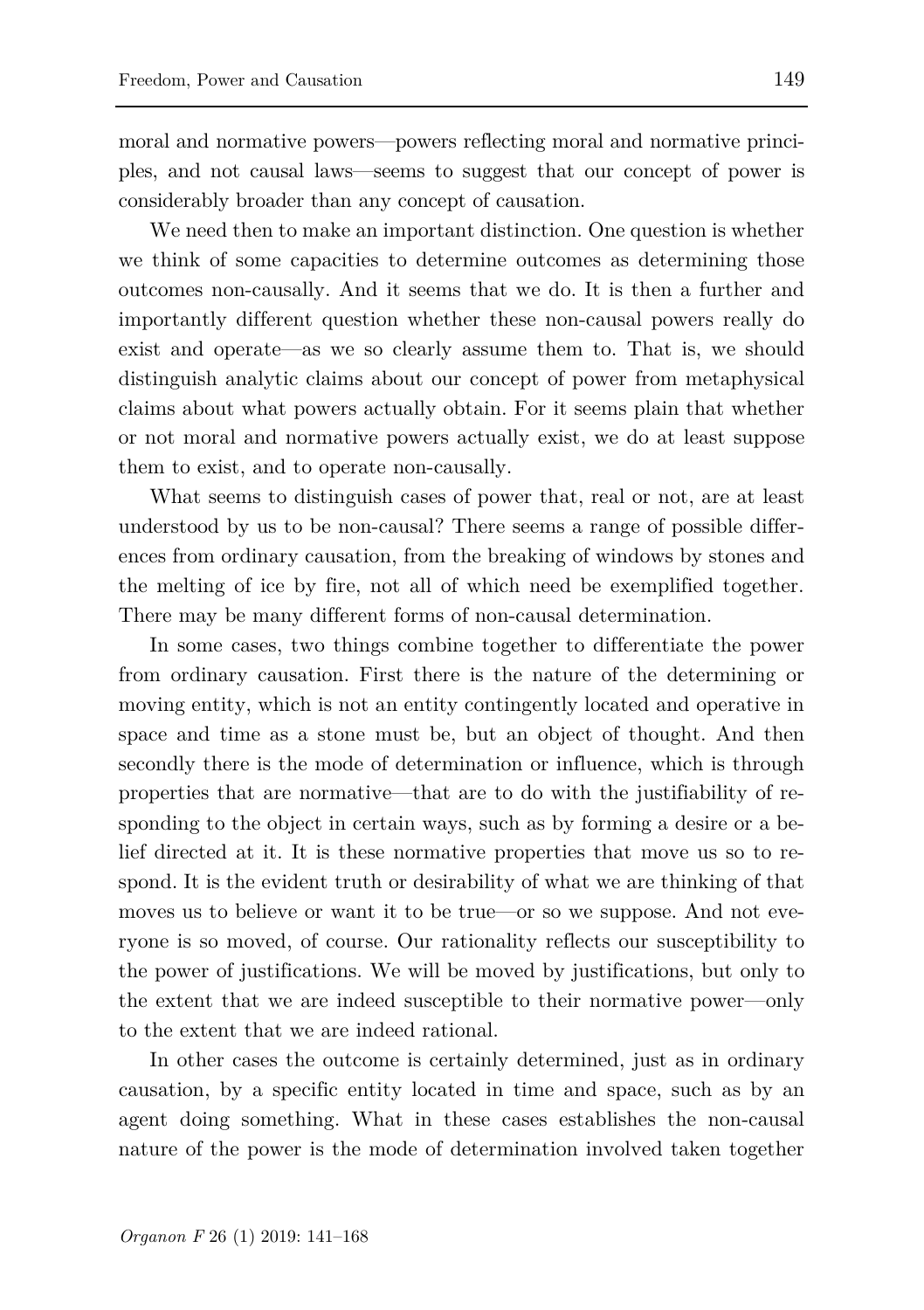with the nature of the outcomes immediately determined. In the case of moral and legal powers, determination of the outcome seems to involve the application not of some causal law, but of moral or legal principles to determine specifically moral and legal outcomes, such as obligations. Thanks to these principles, the utterance of certain words constitutes the incurring or removal of an obligation.

What of freedom? As a power freedom belongs not to truths or objects of thought, but to agents—and so to potential bearers also of power in causal form. Moreover, as with causation the outcomes immediately determined need not be legal or moral, and are not determined according to specifically legal or moral principles. Which is no doubt why it is so especially tempting to assimilate freedom to some form of causation. But freedom may yet prove not to be a form of causal power. Though as agents we may also be bearers of causal power, and though the outcomes we control may be outcomes that could also be produced by us through mere causation, the way we determine those outcomes through exercising freedom may prove to be very unlike the way causes such as stones or events involving these would determine them. Free agents may determine outcomes, but quite differently from the way causes determine outcomes.

English-language philosophy has tended to suppose that the causal nature of power in general is somehow a conceptual truth, so that it is not only unproblematic but actually mandatory to assimilate the capacities to determine outcomes that we postulate in ordinary thinking to various cases of causal power. Freedom, especially, has been treated by philosophers in just this way. Even the sceptic has tended to assume that though our belief in freedom may be belief in a power that does not exist, it is still a belief in some non-existent form of causal power. But this approach to understanding the concept of freedom may be misconceived. Whether freedom exists or not, our conception of it cannot be assumed to be of some kind of power in causal form.

#### **3. Thomas Hobbes on power**

Thomas Hobbes pursued each of the two philosophical projects that tie power exclusively to causation—the metaphysical project of claiming that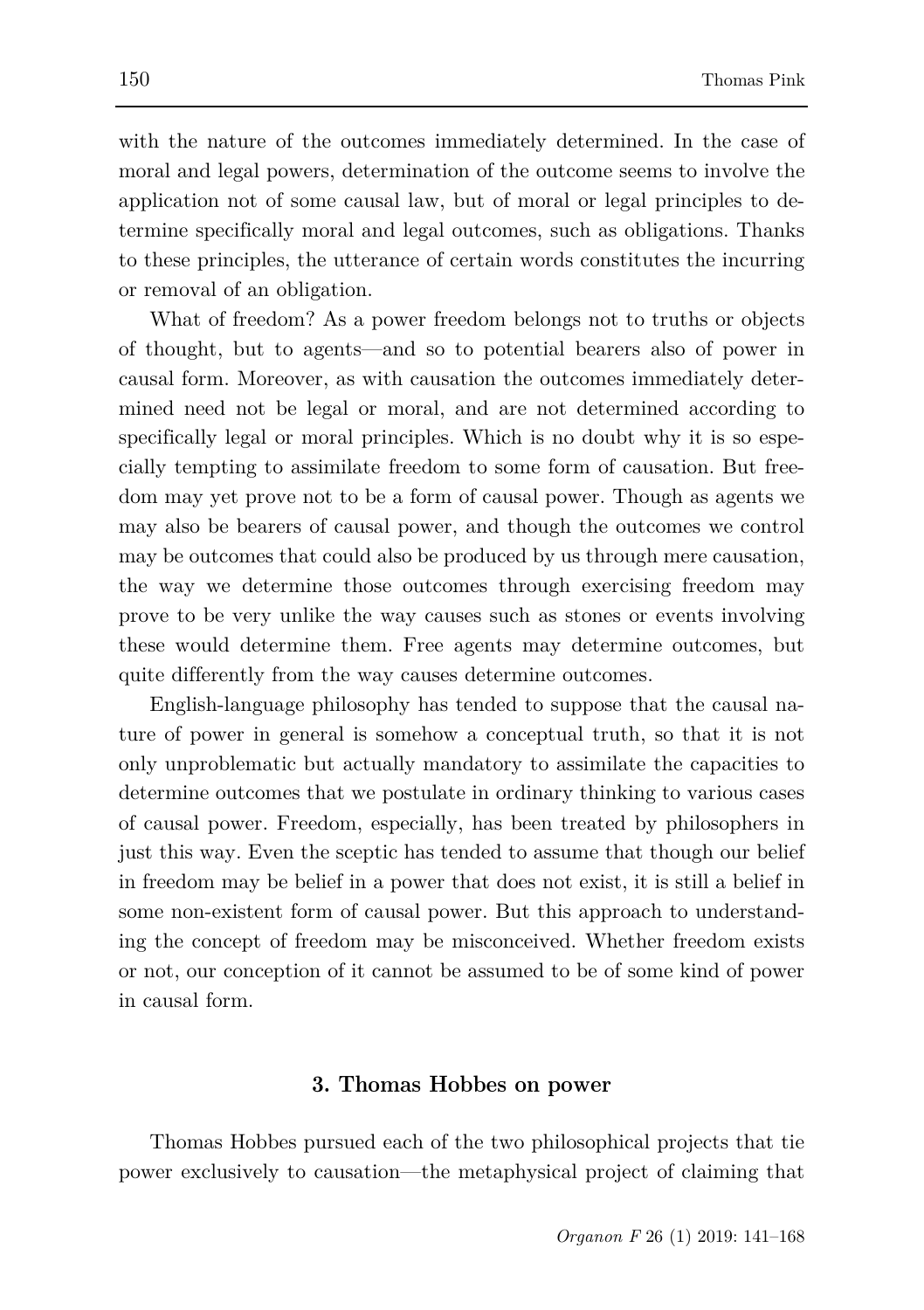causation is the only power there is, and the analytic project of identifying the very concept of a power or capacity to determine outcomes with the concept of causation. We shall shortly be examining Hobbes's disbelief in the existence of freedom as a power involving alternatives. But Hobbes's attack on freedom was part of a wider scepticism. He denied the very intelligibility of any kind of power or determination beyond ordinary efficient causation. For example, Hobbes's scholastic Aristotelian opponent Bramhall was happy to talk of the desirability of the goal or object of an action as moving or determining the action's performance, but without doing so as an efficient cause. The source of the motivation involved an object of thought; and its mode of determination was characterized by Bramhall not as natural, as in efficient causation, but as normative or moral:

Secondly, for the manner how the understanding doth determine the will, it is not naturally but morally. The will is moved by the understanding, not as by an efficient, having a causal influence into the effect, but only by proposing and representing the object. (John Bramhall in Hobbes and Bramhall 1656, 55–56)

We can now see what Bramhall has in mind. The understanding moves us by presenting us with a claim or with an option. But to the extent that we are rational, what finally determines our belief or will is not the understanding, or some occurrence within it, operating merely as an efficient cause. What determines our belief is not simply the psychological event of entertaining the claim or option. What determines us to believe a claim or to decide on an option has to do with the object that the understanding presents and, specifically, its normativity—such as its evident truth or desirability.

The acknowledgement of powers or capacities to determine that are normative, and that do not simply involve ordinary causation, was a central feature of scholastic ethical theory—and a feature, in particular, of its theory of action and motivation. Motivation is naturally conceived by us often to involve our subjection to a form of power: something *moves* us to act as we do in pursuit of goals. Modern philosophers, taking it to be a conceptual truth that power is inherently causal, assume that any motivating power must be understood by us in causal terms. Those contemporary philosophers, therefore, who oppose Hobbes and Davidson, and who assume that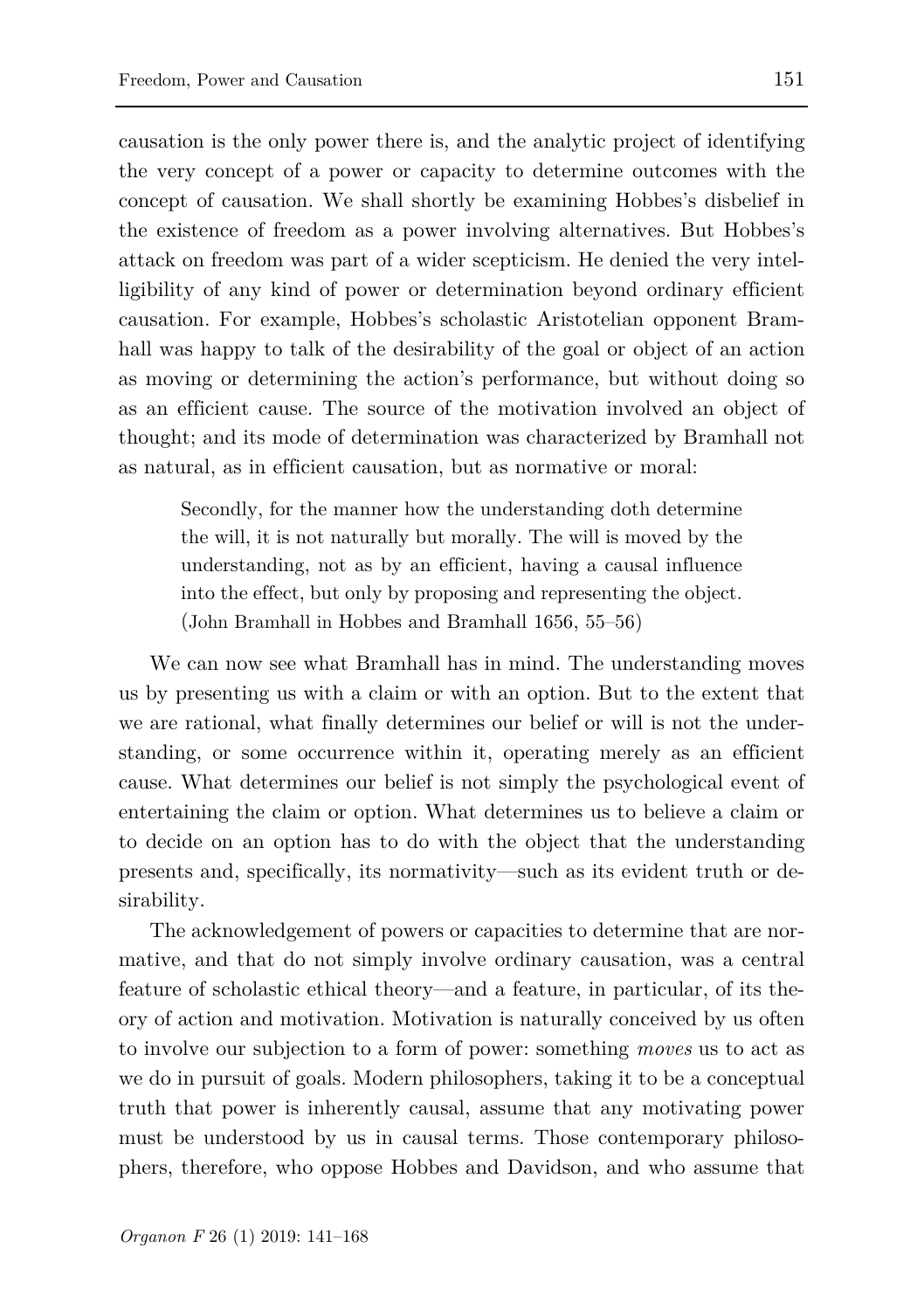motives are not causes, tend to write as if motivation, as ordinarily under-stood by us, had nothing to do with power at all.<sup>[2](#page-11-0)</sup>

But Hobbes's scholastic opponents were quite different. They took motivation to involve a variety of kinds of power. One sort might be efficient causal, as where the motivation of voluntary actions by prior decisions and intentions so to act was concerned. Intending to do something would indeed move us to do it by causing us to do it. But motivation was provided not simply by attitudes operating as ordinary causes, but also by the objects at which those attitudes were directed—a motivation that explained those attitudes themselves as well as the further voluntary actions that those attitudes caused. We could be moved to want something, as well as to decide on it and to pursue it as our goal, by its clear goodness and desirability. And here some form of determination was again involved—but a determination that was moral rather than efficient causal.

There is a familiar tension in the common-sense psychology of action between two kinds of power. There is the power involved in motivation a power of motives to get us to perform actions. This is a power to which we as agents are subject, and by which we may be influenced or even determined. We are being moved to act by something else—a motive. And then there is a power that we ourselves exercise—the power of self-determination, our power to determine actions for ourselves. The long-standing debate about freedom or free will between compatibilists and incompatibilists is a general debate about the compatibility of freedom or self-determination with determination of the agent by prior factors, and therefore concerns the tension between these two forms of power in particular. How far is an agent's capacity to determine for themselves what they do compatible with the determination of what the agent does by prior motives? Are some forms of motivating power incompatible with our power to determine for ourselves what we do?

l

<span id="page-11-0"></span><sup>2</sup> Thus in his *Teleological Realism* Scott Sehon claims that the explanation of action by motivating psychological attitudes is teleological not causal. But, in his account of common-sense psychology, the only power involved is causal—as exercised not by our attitudes themselves, but by the physical states that underlie our attitudes. Our attitudes themselves and their objects appear not strictly to *move* us after all.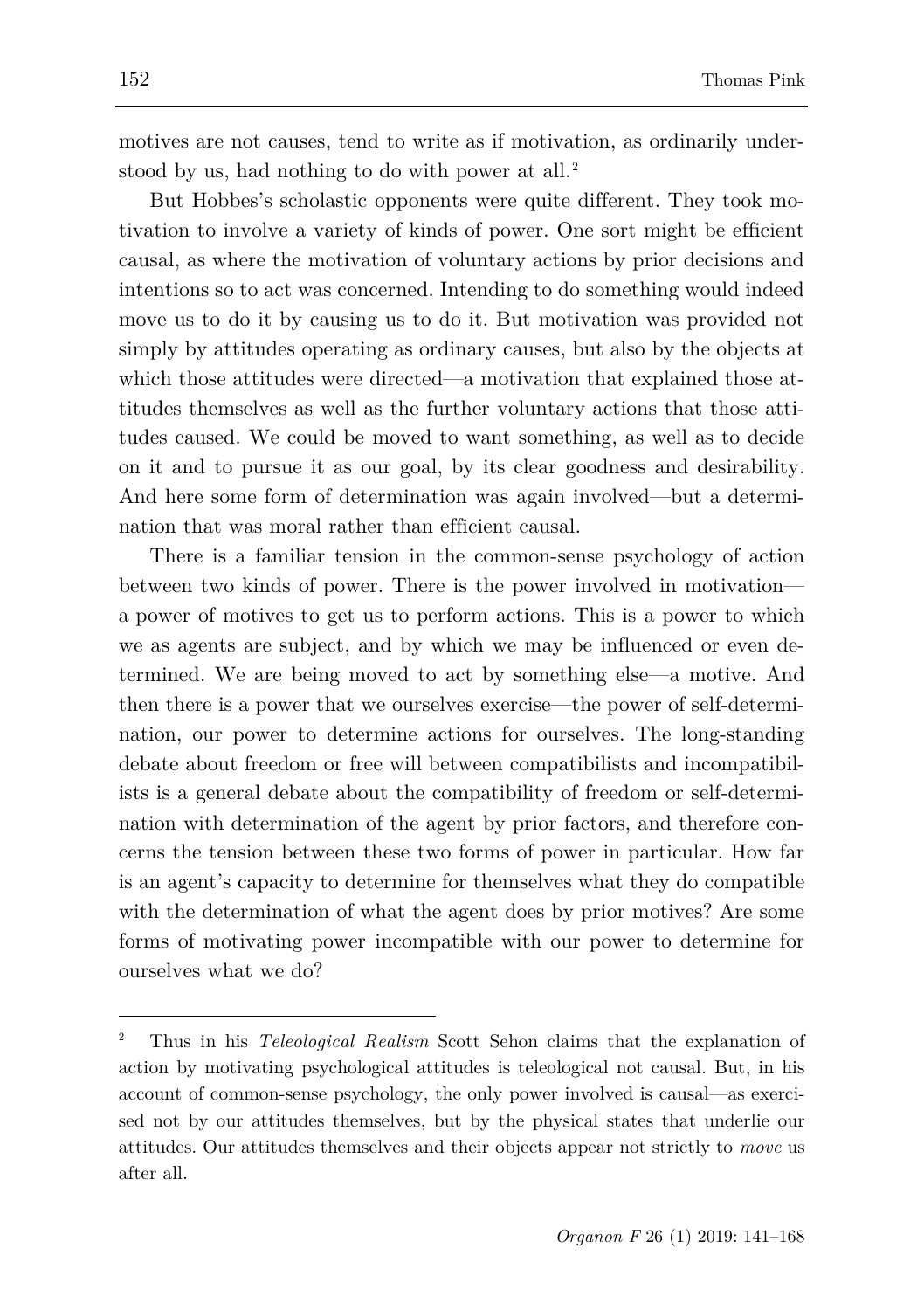Just because scholastic action theory allowed room for more than one kind of motivating power, so for this reason there existed within the scholastic tradition more than one problem about the compatibility of freedom with prior determination, and with motivation in particular. There was of course a problem specifically about causation and causal power—about the compatibility of freedom with the determination of the agent by causes outside his control. But there was also a parallel problem to do with the compatibility of freedom with normative power. If evidences or proofs are sufficiently powerful, can they not outright determine the assent of any rational agent in a way that removes any freedom to believe otherwise? And similarly can there not be outcomes or objects so completely good as, once entertained, to determine the agent's choice in a way that removes the agent's freedom to decide otherwise? God, or the good in infinite and unqualified form was conceived within the Thomist tradition as just such an object. That even now we readily describe proofs or evidence as *compelling* or *overwhelming* shows that we still allow for normative power in a form that can reduce or threaten freedom.

Hobbes, by clear contrast, caustically rejected all such appeals to powers other than ordinary causation:

Moved not by an efficient, is nonsense. (Thomas Hobbes in Hobbes and Bramhall 1656, 59)

In Hobbes's view, any determination of anything, including any action, must be by an efficient cause. Hobbes therefore turns Bramhall's motivating object of thought into a prior psychological occurrence. Rather than being moved into a decision by a normative property—the desirability of an option—we are moved causally by a psychological event, such as a prior passion for or desire for that option, an occurrence located in the world as is any efficient cause, and of the same metaphysical kind as the action it motivates and causes.

#### **4. Freedom as power over alternatives**

What I shall call the *causal theory of freedom* says that, whether freedom actually obtains or not, our concept of freedom is not only of a power,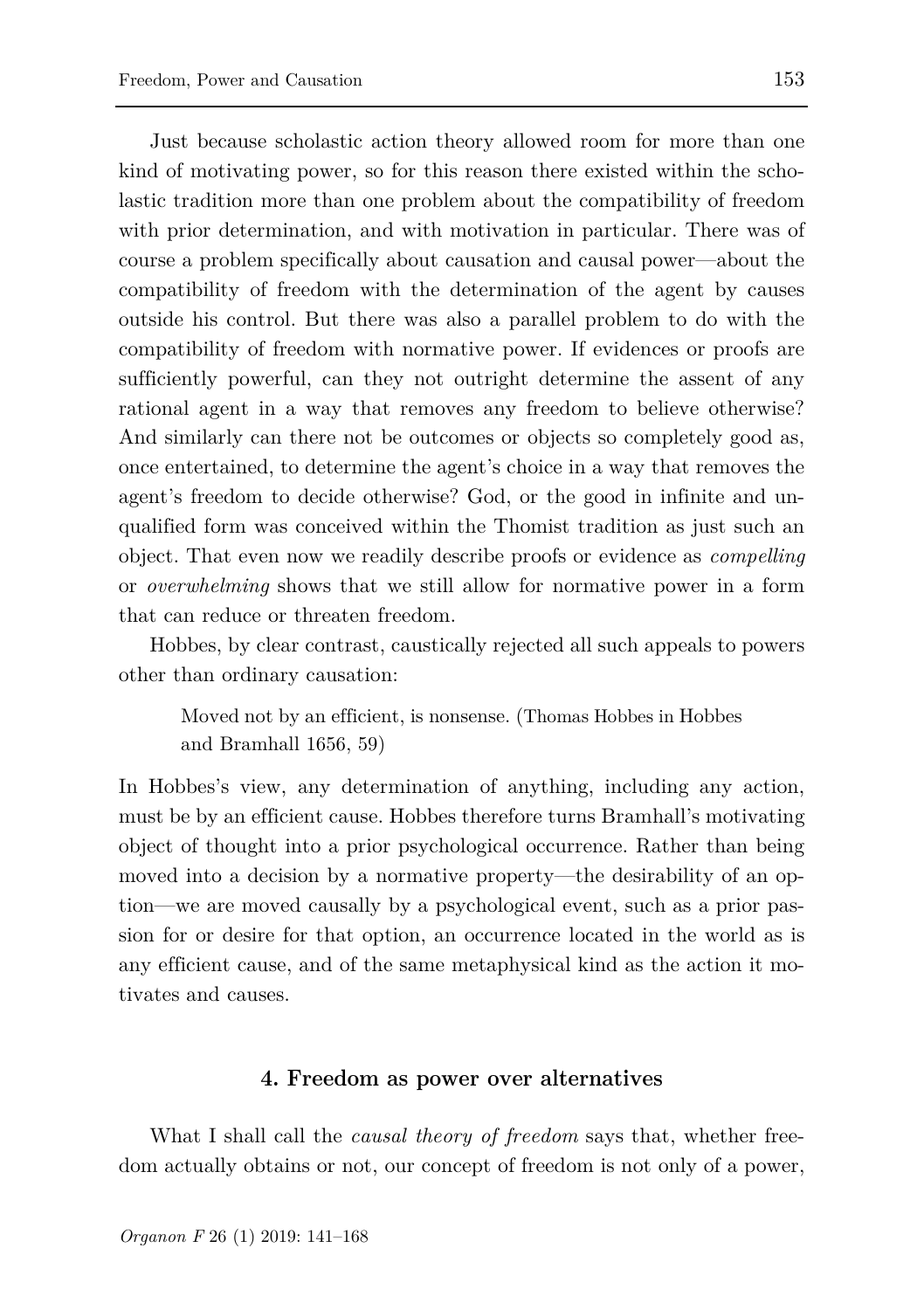but of a causal power. It is a conceptual truth, the causal theory says, that to exercise freedom is to exercise power causally, so that any outcome determined through the exercise of freedom is determined causally. What we determine to happen through the exercise of our control occurs as an effect that we cause:

The exercise of active control is essentially a causal phenomenon. (Clarke 2003, 151)

The causal theory is widely believed. But even if the Hobbesean metaphysical view, that all real power is causal, is true, the causal theory of freedom—an analytic theory of our concept of freedom—may still be false. It may still misrepresent our understanding of what freedom is.

We certainly understand causation as extending freedom. Given control of how I act, I can control what causally depends on my actions. If flicking the switch would cause the lights to go on or off, controlling whether I flick the switch will give me control over whether the lights go on or off. But the fact that freedom is causally extendible does not show freedom itself, as ordinarily conceived, to be a causal power. For other powers besides causation can extend our freedom too. Indeed, any powers attaching to my actions may further extend my freedom, what I have control over, provided I control those actions. If my actions have the power legally to determine a given outcome, such as your release from debt, then my control of how I act can give me further control over that outcome too; I gain control over whether you remain in debt to me. So the power of freedom is legally extendible. But freedom is not shown by this to be itself a legal power. No more does freedom's causal extendibility show it to be a causal power. All that has been established thus far is that freedom is a power that can be extended by a variety of other powers, whether causal or non-causal. What kind of power freedom itself amounts to remains quite open.

Freedom is ordinarily understood by us to be a power to determine alternatives—a power of control over which actions we perform. Our conception of our power of self-determination is as up-to-usness—a conception of self-determination that immediately characterises it as a power over more than option. Freedom is a power that leaves it up to us whether we do A or refrain; it is a power of *control* over which actions we perform. Central to the idea of freedom, then, is power over alternatives. This involvement of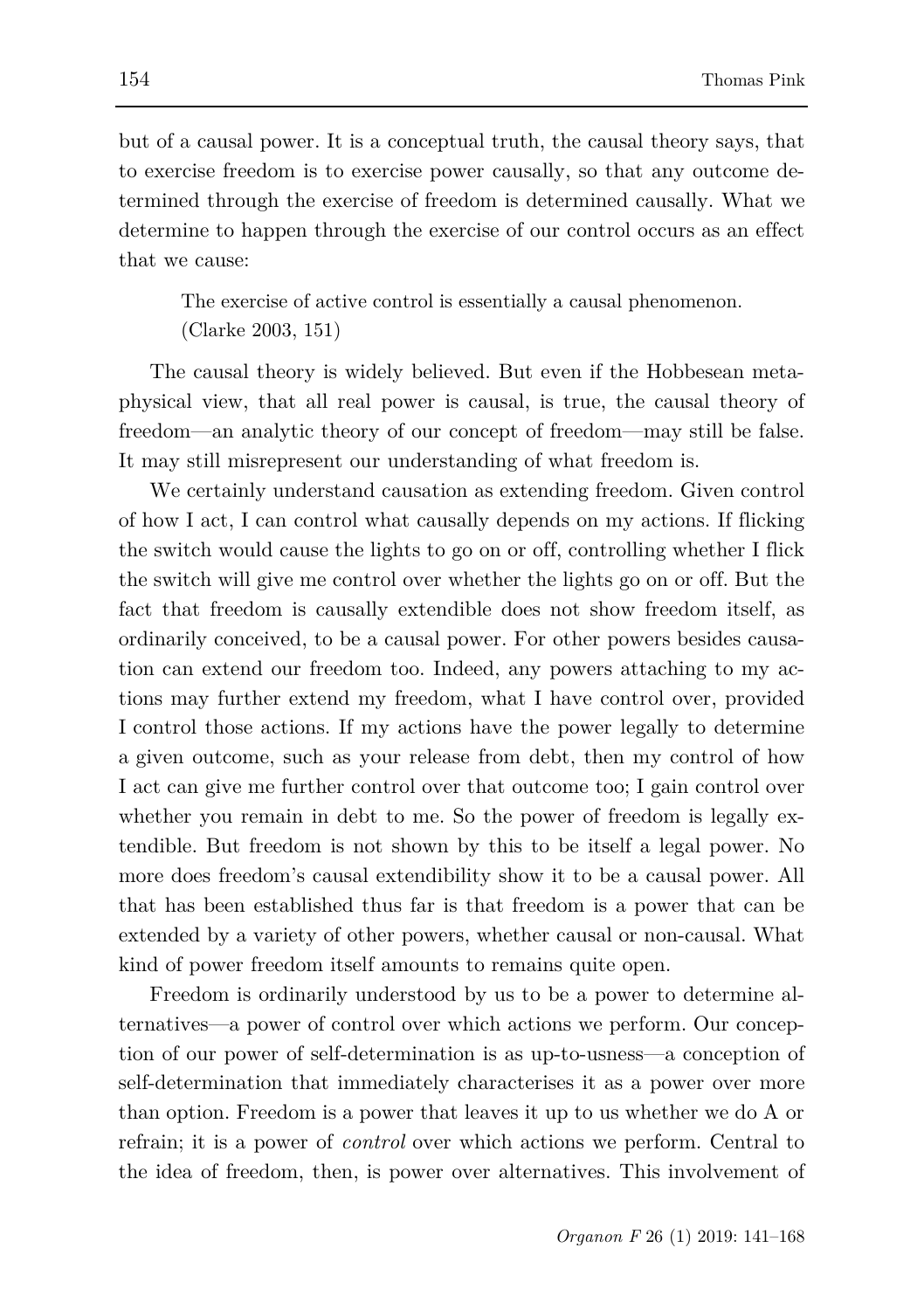alternatives is picked out by the 'up to me whether' construction, which is completed by specification of alternatives by way of actions and outcomes within my power; freedom is the power to determine for ourselves which alternative occurs.

This constitution as power over alternatives seems to distinguish freedom from other forms of power, and from ordinary causal power in particular. The power under given circumstances to produce more than one outcome seems essential to the character of freedom. It is not obvious that there is anything left of our ordinary understanding of up-to-usness if we subtract this capacity to produce more than one outcome. That is just what the power is: control of how I act. So to have the power, at least in its complete form, there must be more than one outcome that I can determine. How can my action be within my control if I lack the power to refrain as well as to do? Our conception of causal power, on the other hand, is quite different. We have an understanding of causation as commonly a power to produce but one outcome. Heavy bricks hurled at fragile windows may have a causal power then to do but one thing—to break the window. We have no tendency to understand causal power as being always and by nature a power to produce alternatives.

There are other ways in which freedom differs from ordinary causation. One way is especially obvious. Any exercise of the power of freedom has to occur through agency—and specifically through agency that is intentional or deliberate. If I am to exercise my power to determine for myself what happens, then I must do so either through deliberately and intentionally doing something or through intentionally refraining. If it is to be up to me whether the lights are on or off, there must be some action available to me—up to me to perform or not—such as flicking a switch, by which I can affect whether or not the lights are on or off. And actually to be exercising my power I must either be intentionally performing the action—intentionally flicking the switch—or be intentionally refraining from its performance. But ordinary causation carries no such tie to agency. I can produce many effects other than through doing or refraining. I can crush something just through my very weight, independently of any action I may perform or omit performing.

Furthermore, this power over alternatives by way of action seems to matter to moral responsibility as ordinary causation does not. I may, just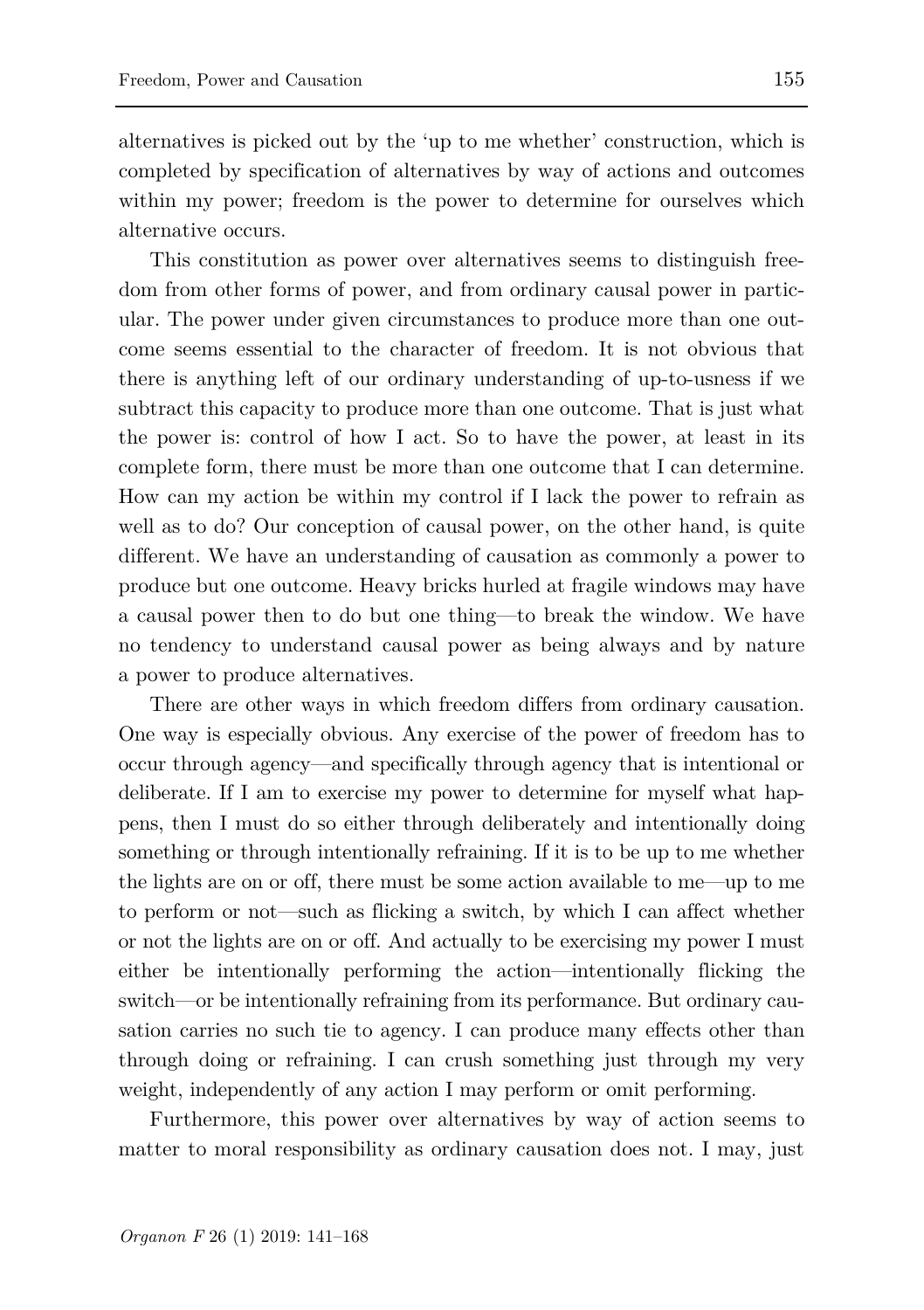through my weight and size and other features of me, produce many effects. But that I have produced effects does not come close to establishing any moral responsibility on my part for their occurrence, unless I had some control over what led to these effects—or so it is very natural to suppose. Whereas that it was up to me whether or not something occurred seems immediately relevant to the question of my moral responsibility for the occurrence.

There is much to be said about freedom's peculiar tie to agency and its distinctive relevance to our moral responsibility. But I wish to concentrate here on freedom's essential character as involving power over alternatives.

Thomas Hobbes saw in freedom's involvement of a power over alternatives a central and very problematic difference between freedom and ordinary causation. The way in which freedom is supposed to involve alternatives violated, in Hobbes's view, central truths about causation. Since in his view causation was the only power in nature, Hobbes concluded that there could not be such a power as freedom. Hobbes was not even a compatibilist about freedom as a power. He denied its very existence outright. Freedom consisted not in a power over alternatives, but in something quite different: namely, in an absence of obstacles to the satisfaction of an ordinary oneway causal power—the power of a motivation to cause its satisfaction. Freedom consists, for example, in the absence of external constraints, such as chains, that might prevent my desires from causing movements by me that might satisfy them:

Liberty is the absence of all impediments to action, that are not contained in the nature, and in the intrinsecal quality of the agent. (Thomas Hobbes in Hobbes and Bramhall 1656, 285)

Indeed Hobbes not only denied the existence of freedom as a power. He denied its very intelligibility. He claimed that we lacked even the concept of a power to determine things for ourselves. Talk of such a power was mere philosophers' jargon. He mounted his assault on the very intelligibility of self-determination as part of a radical programme to detach ethical and political theory from reliance on the notion. How did Hobbes propose to detach ethics from self-determination? Some of the time Hobbes did what Hume would do later as well—which is to treat moral blame as no more than negative evaluation: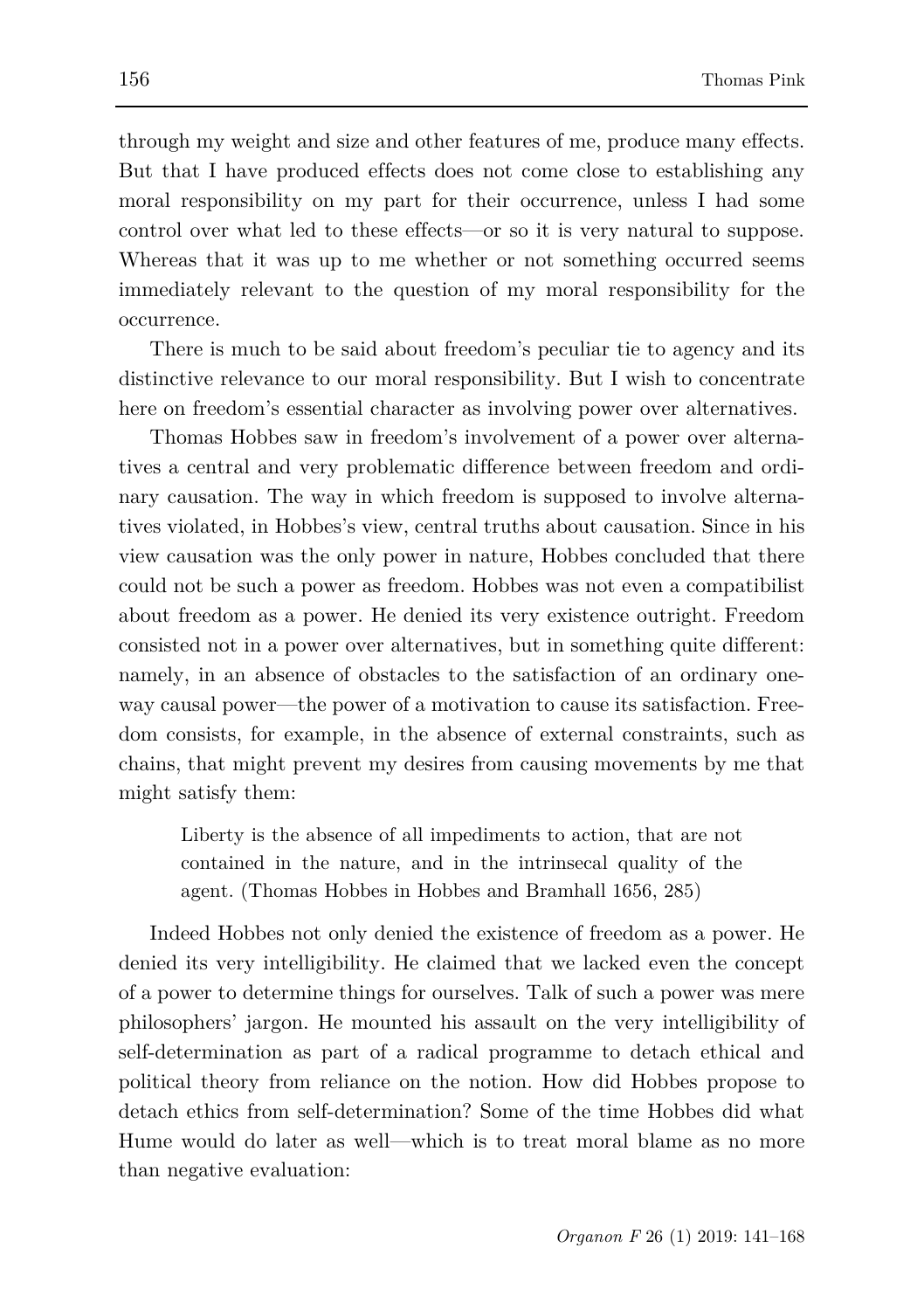[Why do we blame people?] I answer because they please us not. I might ask him, whether blaming be any thing else but saying the thing blamed is ill or imperfect [...] I answer, they are to be blamed though their wills be not in their power. Is not good good and evill evill though they be not in our power? And shall I not call them so? And is that not praise and blame? But it seems that the Bishop takes blame not for the dispraise of a thing, but for a praetext and colour of malice and revenge against him that he blameth. (Thomas Hobbes in Hobbes and Bramhall 1656, 40)

In other contexts Hobbes seems to allow for a distinctive responsibility for how we act:

The nature of sin consisteth in this, that the action done proceed from our will and be against the law. (Thomas Hobbes in Hobbes and Bramhall 1656, 185)

But the responsibility here involves a kind of legal responsibility—according to a view of that responsibility which avoids appeal to self-determination. Holding someone responsible, in Hobbes's view, seems to involve no more than holding them to sanction-backed directives on the voluntary—something that presupposes no more than their rational responsiveness to such directives. To be morally responsible, on this model, we have merely to be legally governable. But, for Hobbes, that only requires that we be capable of performing or avoiding actions on the basis of a desire so to do, as a means to avoiding sanctions. And this presupposes nothing more than what Hobbes termed *voluntariness*—action occurring as an effect, through ordinary causation, of prior desires or appetites, such as desires to avoid sanctions. And this was something that Hobbes thought had nothing to do with self-determination. We were not determining for ourselves what we did. Rather our actions were being determined by our desires and appetites, and not by us.

Hobbes's opponent Bramhall was effectively a spokesman for the ethical and psychological theory of the late scholastic Francisco Suarez. And it is Suarez who is the ultimate target of much of Hobbes's writing in this area. In Suarez the idea of freedom really is the idea of a special kind of power a power that, though still for Suarez a form of causation, is causation of a quite distinctive kind. Freedom is causal power in what he describes as *contingent* form [see (Suarez 1994, disputation 19)]. As a free agent I am not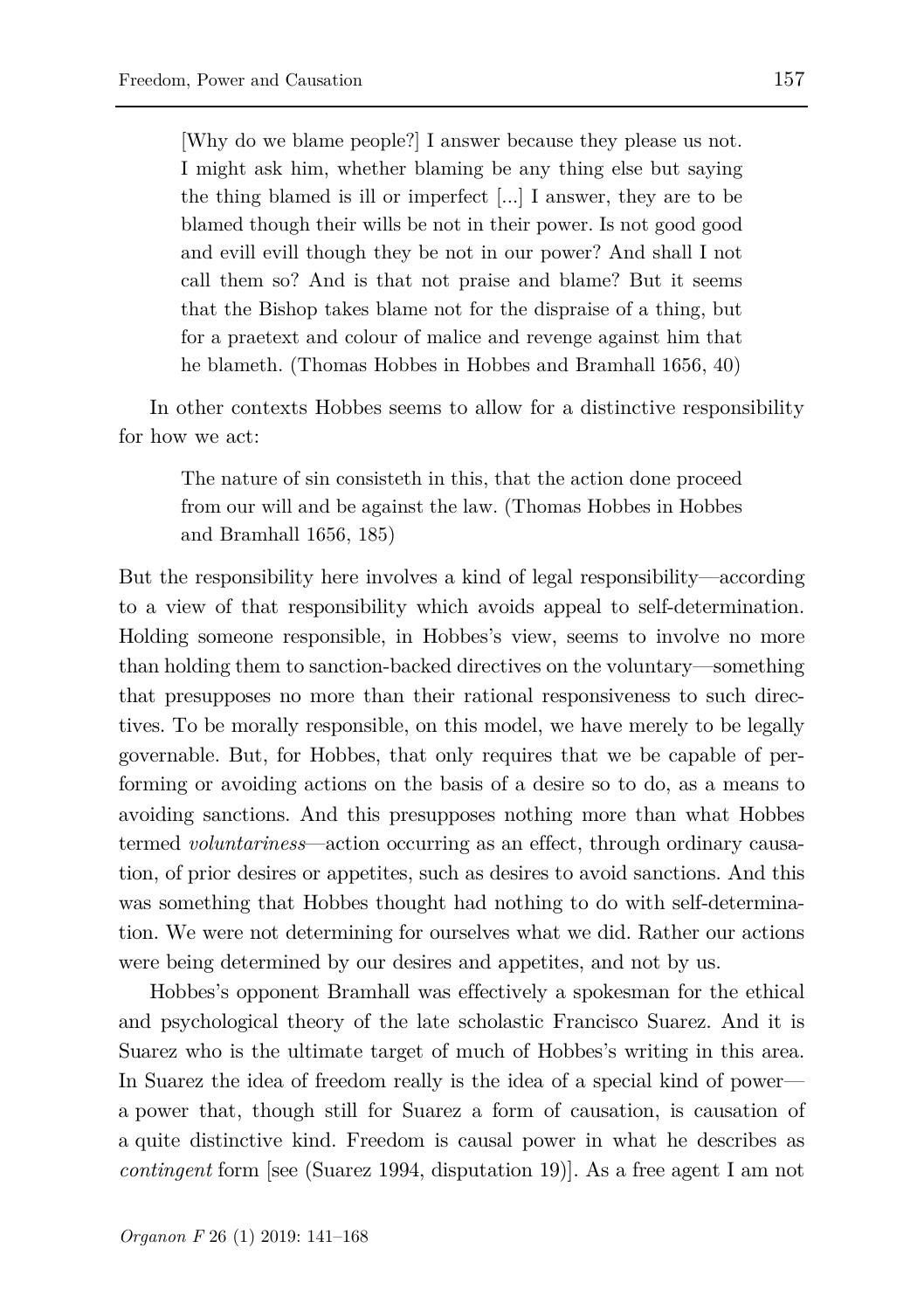a necessary cause as causes in wider nature are—a cause that under any given circumstances can operate in only one way. A massive brick that strikes a window can determine but one outcome—that the window breaks. Whereas, by contrast, I have a power, freedom, by which in one and the same set of circumstances I could equally well determine any one of a range of alternative outcomes. So under a given set of circumstances I have the power, say, to lower my hand or to raise it—and my nature as possessor of the power leaves it contingent how I will exercise it, and so which action I shall perform.

Hobbes denied that such a contingent power is possible, because it is unrecognizable as causal power. For Hobbes's scepticism about freedom is based on a clear view of the only form that power can take in nature. The only possible form that power, the capacity to produce or determine outcomes, can take, in Hobbes's view, is as ordinary causation—the kind of power that bricks, or motions involving them, possess and exercise to break windows. We shall see that Hobbes is right on one point at least. Whether or not the power of freedom is real, our conception of it radically distinguishes freedom and its operation from ordinary causation. In particular, freedom involves modes of determination not to be found in ordinary causation. In exercising freedom we exercise a power to determine that does not determine causally.

It is tempting to think that Hobbes's problem with freedom is mainly with what I have called *multi-wayness*. Freedom or control of what we do involves alternatives. To have control of whether one does A is to be capable of determining either that one does A or that one refrains. And it is very natural to view this control as a single power that could under given circumstances be employed in more than one way—hence multi-wayness—to produce either the outcome that I do A or the outcome that I refrain. That is the nature of control as a power: to leave it up to me which I do, and to be employable in doing either. Hobbes's case, on this reading of him, is simply that there cannot be such a thing as a multi-way power—a power that can, under a given set of circumstances, be used in more than one way, to produce one of a variety of outcomes.

However, we should beware of this tempting assumption. It should not be assumed that freedom, understood as its being up to me to determine a range of alternatives, need involve multi-wayness as just defined—a single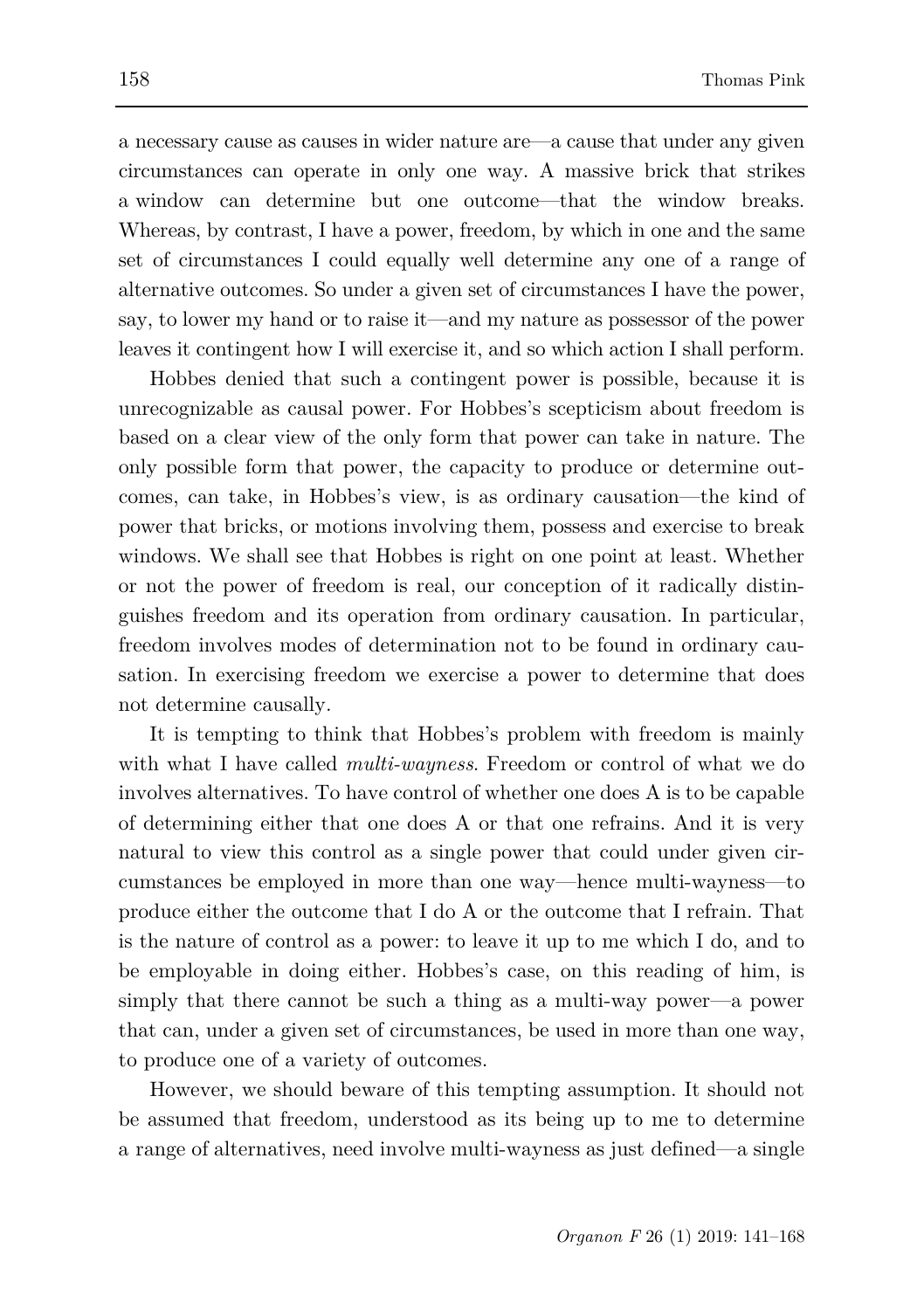power employable in more than one way, to produce any one of these alternatives. Indeed, I shall suggest, even if freedom did not involve multiwayness, it would still involve a form of power which Hobbes denied.

Moreover, it seems there could be cases of multi-way power that are not at all like freedom, but much more like (possibly slightly unusual) cases of ordinary causal power. True, much ordinary causation seems not to be multi-way—as the case of the brick hitting the window reminds us. Causation here seems to take one-way form. In a given set of circumstances, when the massive brick hits the window, the brick or its motion can exercise its power to produce but one effect—that the window breaks. But need this be true universally? Can there not be probabilistic causes with a power that could, under certain circumstances, operate in more than one way, to produce a range of outcomes? Perhaps the power of one particle to accelerate another could produce in the other particle, with some probability, one acceleration; or perhaps, with another probability, another slightly different acceleration instead. This would still be recognizable as ordinary causal power. And it would not involve the causing particle's possession of freedom. It would not be up to the particle which acceleration it produced; that would not be something that the particle 'determined for itself.'

Hobbes was, of course, a determinist. Probabilistic causation is not a possibility on his metaphysics of causation. He thought that a cause's power operates, under any given circumstances, to produce but one outcome. But the issue of multi-wayness—the possibility of a causal power's operating under given circumstances in more than one way, to produce more than one possible outcome—is not what was fundamental to Hobbes's scepticism about the very reality of freedom, or indeed of self-determination in any form at all. Hobbes's scepticism has more to do with something that can be detached from multi-wayness, and that radically distinguishes freedom from ordinary causation. I shall call this factor *contingency of determination*; and it has to do with how the possessor of a power, such as a cause, *determines* an outcome when it does.

In Hobbes's view, if an entity has the power to determine a specific outcome, and the conditions required for the successful exercise of the power are all met—then the power must be exercised. The determining entity's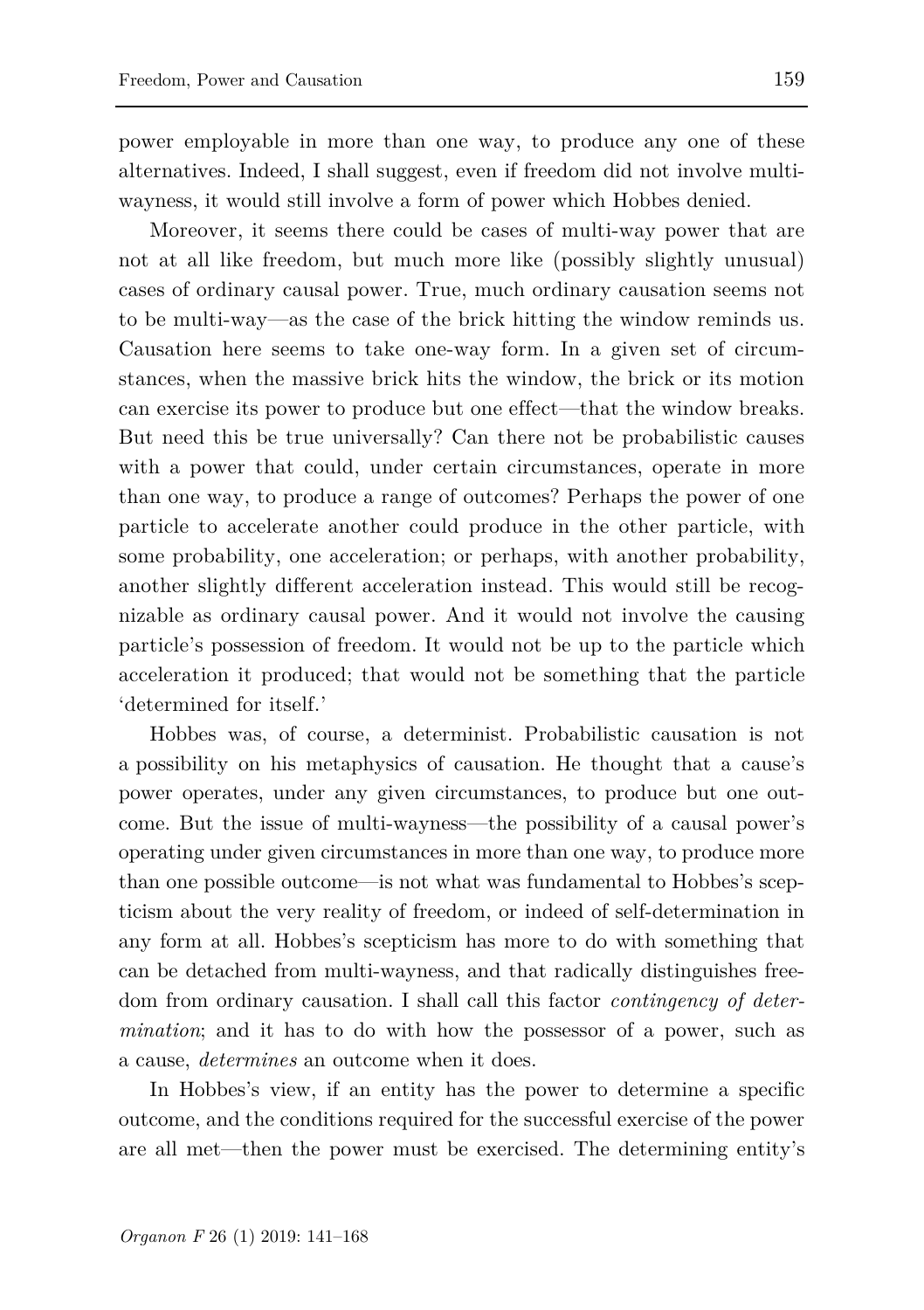very presence, with its power, must necessitate the occurrence of the outcome it has the power then to determine. It follows on this view that an entity cannot really possess the power to determine, under one and the same set of circumstances, more than one alternative outcome. For an entity really to be capable of determining each outcome, Hobbes argues, it must simultaneously produce each outcome. Referring, abusively, to Suarez's contingent cause as an 'indetermination,' Hobbes writes:

But that the indetermination can make it happen or not happen is absurd; for indetermination maketh it equally to happen or not to happen; and therefore both; which is a contradiction. Therefore indetermination doth nothing, and whatsoever causes do, is necessary. (Thomas Hobbes in Hobbes and Bramhall 1656, 184)

Suarez was right about one thing. Contingent determination is part of our ordinary understanding of freedom, and distinguishes freedom from ordinary causation. In the case of freedom, the power-bearer may have the power to determine the occurrence of a particular outcome, and all the conditions required for the power's successful exercise may be met—without the power being exercised to produce that outcome. Freedom can involve the power to determine alternatives, only one of which can actually be produced, only because this is so.

Suppose by contrast an ordinary cause has under given circumstances the power to produce a range of possible effects. The cause is probabilistic: any one of these effects might with some probability occur, or it might not. In such a case the cause does not count as determining the effect that it produces. A probabilistic cause at most influences the occurrence of that effect, but without determining it in a way that removes all dependence of the final outcome on simple chance. Whereas we do think of the free agent as determining that he does what he does, but without the action's performance being guaranteed just by his presence as a free agent with the power then to determine it.<sup>[3](#page-19-0)</sup>

l

<span id="page-19-0"></span><sup>3</sup> I made this distinction between freedom and ordinary causation, and discussed the problem it poses for a view of freedom as a straightforwardly agent-*causal* power in (Pink 2004, 114–15).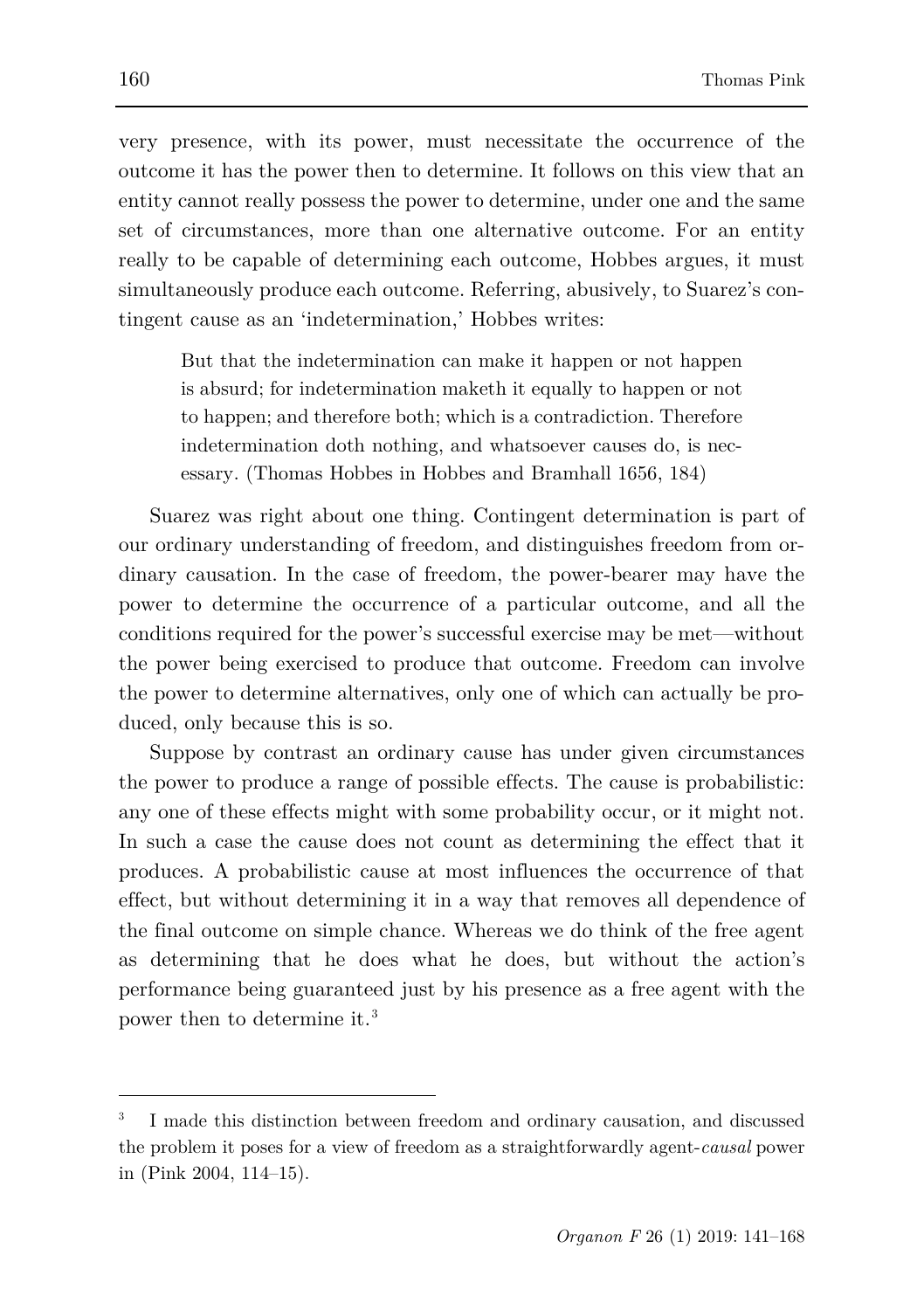Contingency of determination distinguishes a free agent from any cause—including a probabilistic cause. But so too does something else something which involves not the power's relation to outcomes, but the agent's or power bearer's relation to the power.

Consider again ordinary causes. Either their operation is predetermined by the very nature of the power and the circumstances of its exercise: in those circumstances their power is to determine one particular outcome, an outcome which they will then produce. Or, as in the case of probabilistic causes, how the cause will operate is undetermined, that is, dependent on mere chance. But what seems importantly to distinguish freedom, as ordinarily conceived, is that this is not so. It is neither predetermined nor merely chance and undetermined which way a free agent exercises their power. The agent determines for himself how he exercises his power. And it seems impossible to characterize this relation that the agent has to the power without using the concept of freedom. If the agent can determine for himself how the power is exercised, it must be up to the agent whether he exercises his power to produce this outcome or that. If the power of freedom is indeed multi-way, a power employable in more than one way to produce more than one outcome, then in relation to that power there is what we might term a *freedom of specification*: it is up to the bearer which outcome the power is exercised to produce.

Hobbes was very well aware of this element to our conception of freedom as a power. The idea of the agent's determining his exercise of the power is arguably central to self-determination—to the very idea of determining outcomes *for oneself*. In Hobbes's view, this idea of a determination of how the power is exercised is viciously regressive.

And if a man determine himself, the question will still remain what determined him to determine himself in that manner. (Thomas Hobbes in Hobbes and Bramhall 1656, 26)

So the very idea of self-determination, for Hobbes, is incoherent. And that is because it viciously involves the idea of an agent's power to determine, the exercise of which that same agent has first to determine.

But it is not obvious that Hobbes is right about the regress. The regress is vicious only if the way in which the exercise of the power is determined to produce this outcome or that—involves a prior exercise of power distinct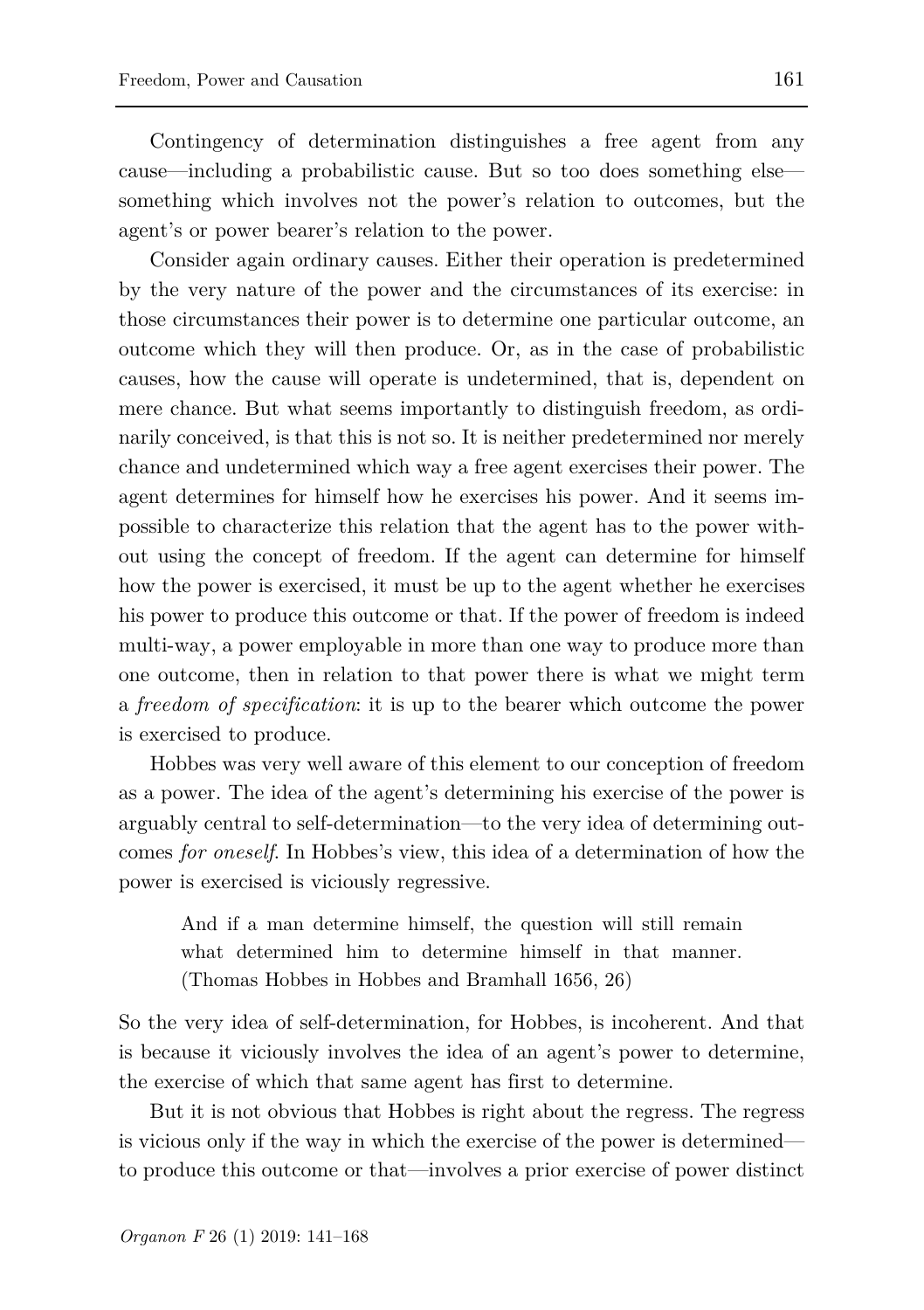from the exercise of the power determined. But this is not obviously what we ordinarily suppose.

There is in the case of freedom a *conceptual* distinction between (a) the power's relation to outcomes—the power can operate to produce more than one outcome—and (b) the power's relation to me, namely that I determine for myself what way it operates. But we do not suppose there to be any corresponding *ontological* distinction between two distinct exercises of power—an exercise of power to produce outcomes, and then another and distinct exercise of power to determine the operation of that power to produce outcomes. Multi-wayness and determination of the mode of exercise by me are simply conceptually distinct features of a single exercise of control. In exercising control over outcomes I *ipso facto* determine for myself how the control is exercised. That is what control is—a power to produce outcomes the manner of exercise of which I determine for myself. In one and the same exercise of power I produce one outcome rather than another, and I determine how the power is exercised.

This freedom of specification does not involve then any exercise of power over and above that involved in the production of the outcome. But though there need be no vicious regress, we are clearly dealing with a kind of power that is not ordinary causation. In relation to this radically different kind of power the notion of freedom not only conveys a power over alternatives in relation to outcomes, but also the agent's distinctive relation to the power as its bearer.

Freedom, it now appears, brings alternatives into self-determination in two ways, one relating the power to outcomes, the other relating the power to its bearer, the free agent. *Freedom in relation to outcomes* relates selfdetermination as a power to the outcomes it determines. The power is a power to determine more than one outcome. *Freedom in relation to the power* has to do with the relation of the power to the free agent. This relation again involves alternatives, but this time concerning how the power is exercised or whether it is exercised at all. It might be that there are alternative ways in which the power might be exercised: it is up to the agent how he exercises the power, to produce this outcome or that. This is what we have already termed a freedom of specification. Or it might simply be that it is up to the agent whether he exercises the power at all. This we might term a *freedom of exercise*.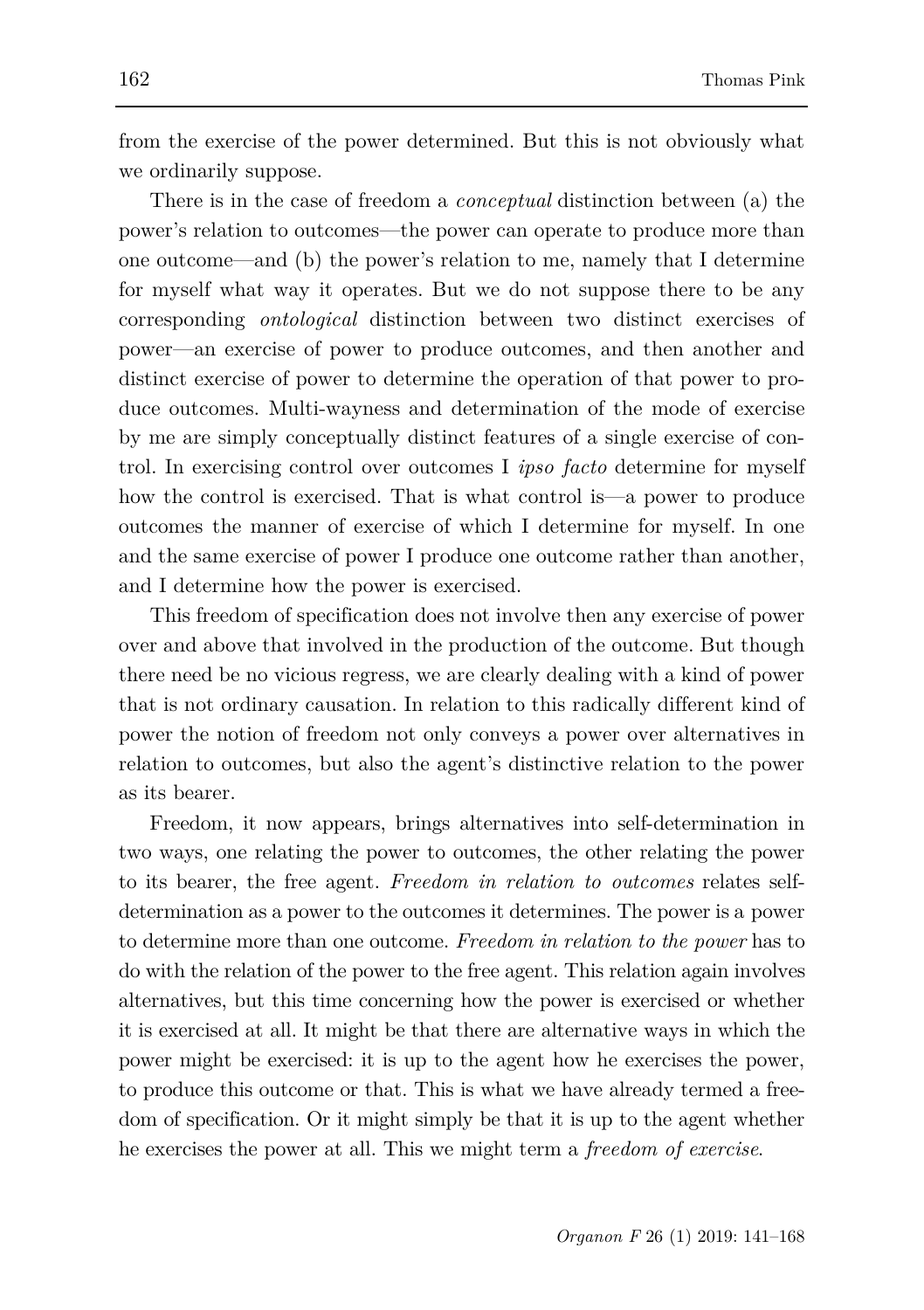We can separate contingency of determination and multi-wayness. First, we might have multi-wayness but without contingency of determination. Probabilistic causation seems to involve such a possibility, as we have just seen. A probabilistic cause might possess, as we have noted, a power to affect acceleration that could under given circumstances operate in more than one way, to produce acceleration at more than one rate. But this causal power involves no contingency of determination. Given that it is initially chancy how the power will operate, the effect is influenced by the cause but not determined by it.

There might also be, as at least a conceptual possibility (this would not be any kind of power we actually accord ourselves) contingency of determination without multi-wayness. That is, under any given set of circumstances the power can be exercised in only one way—to determine but one outcome. But though the power is outcome-determining, its exercise to produce that outcome is not ensured just by the presence, under the relevant circumstances, of the power's bearer. The agent could possess the power then to determine that outcome, and all the conditions required for that power's successful exercise could be met—and the agent just not exercise it. There could be a power involving contingency of determination that was not multi-way.

Here there would be no possibility of a freedom of specification. It would not be up to the agent how he exercised the power, to produce this outcome or that, as under any given circumstances there would only ever be one way the power could be exercised. But it could still be up to the agent whether he exercised the power at all. In which case we would have something recognisable as a power of self-determination, but involving freedom only in relation to the power itself, as a freedom of exercise, and not freedom in relation to outcomes too.

### **5. Two scepticisms about freedom**

Modern philosophical discussion of free will centres on a debate about causation between incompatibilists and compatibilists. This is a debate about the relation of freedom and causation—and specifically about the implications of causal determinism for the freedom to do otherwise. Is freedom as a power to do otherwise compatible with our being causally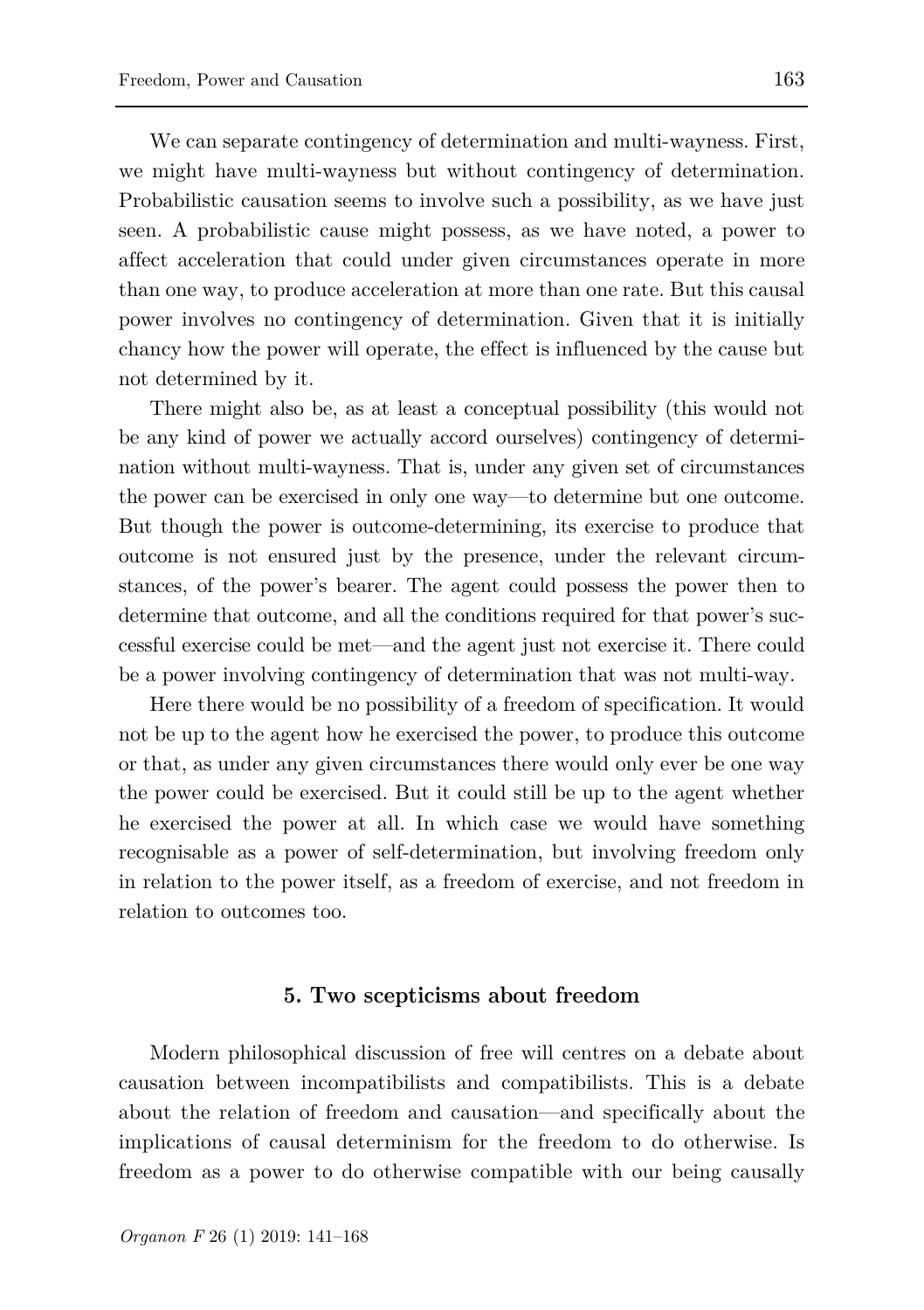determined to do what we actually do? Much modern scepticism about the very possibility of freedom is then based on the supposed conceptual truth of incompatibilism and centres on what I shall call the randomness problem. This is the worry, famously put by David Hume, that if incompatibilism were true—if freedom did require causal indeterminism—that really would leave us, not with genuine freedom, but with mere chance.

[…] liberty, by removing necessity, removes also causes, and is the very same thing with chance. (Hume 1978, 407)

And that threatened indistinguishability of freedom from chance drives the incompatibilist sceptic into concluding that freedom, as anything more than randomness or mere chance, must be impossible.

But now we see that there is another scepticism about freedom, and one that also involves causation and the freedom to do otherwise, though in quite a different way. This form of scepticism objects to the very idea of freedom as a power over alternatives, on the grounds that causation is the only possible form of power—and that such a power over alternatives would be too radically unlike causation. This second form of scepticism is even more threatening to everyday belief. Incompatibilism is not universally believed, even by ordinary people—witness the intractable nature of the debate about whether incompatibilism is indeed true, a debate that has long interested a public extending well beyond professional philosophy. Whereas our freedom's identity as a capacity to determine more than one outcome seems far more basic. It seems far more central to our ordinary understanding of what freedom is like in itself.

We have begun to examine how freedom as a power over alternatives might differ from ordinary causation. And it has emerged that freedom seems to differ from ordinary causation in a number of ways. First, there is multi-wayness—a single power that might under given circumstances operate in more than one way, to produce more than one outcome. Now it is true, as we have discussed, that at least in some cases ordinary causal power could take multi-way form. What distinguishes freedom from causation, is that multi-wayness seems to be characteristic of the very kind of power that freedom is—control of how we act. Then, and as a presupposition of any power to determine alternatives, freedom involves contingency of determination—a radically different way of determining outcomes from that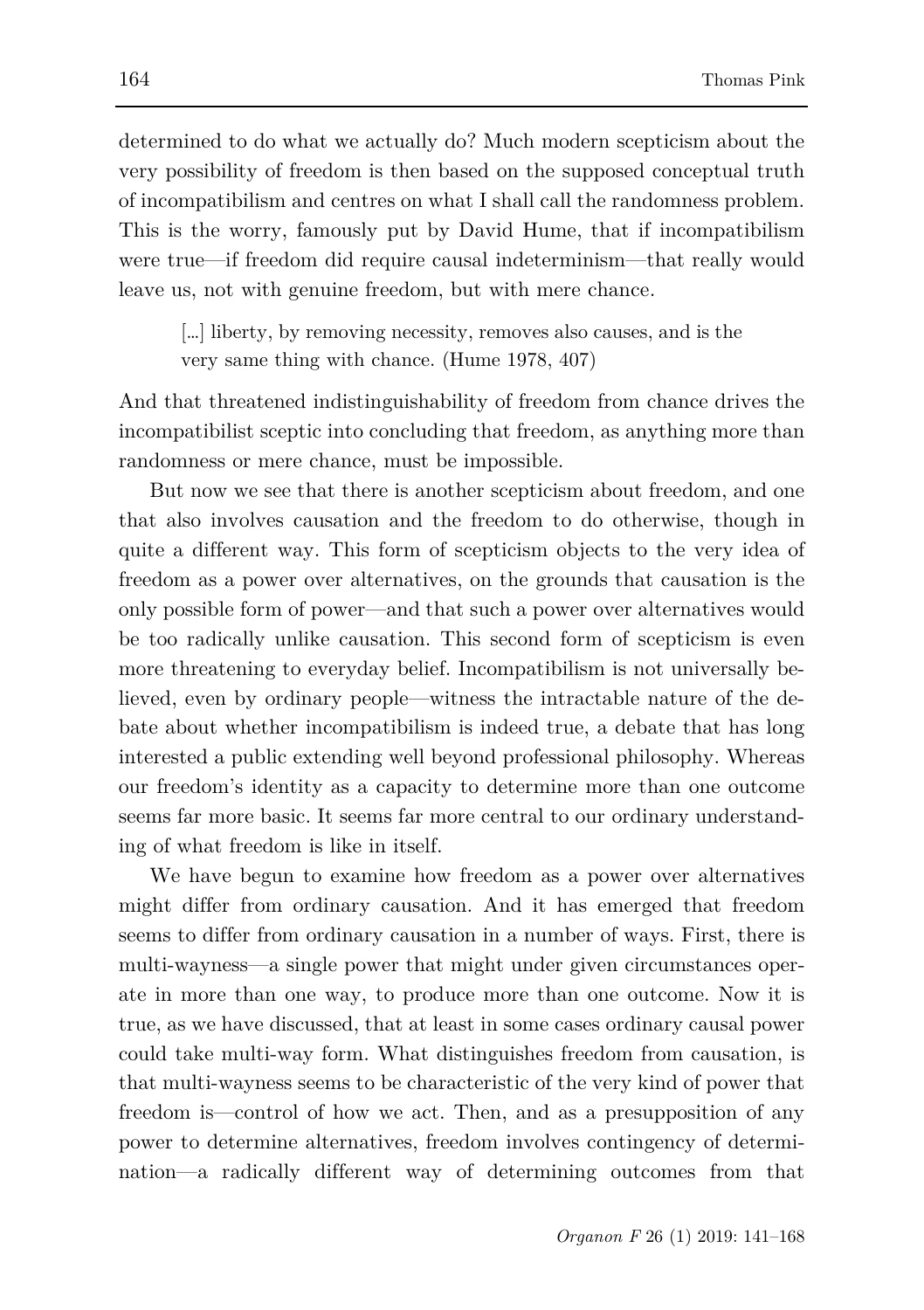involved in causation. And then with multi-wayness comes, as equally essential to control, a freedom of specification. It is not mere chance and undetermined by anything how the power will operate. As control the op-

eration of the power is determined by its possessor—the free agent.

The ideas of freedom that Hobbes attacks are not obviously incompatibilist in themselves. To say that a power involves contingency of determination, is not itself to say anything about the power's compatibility with causal determinism. All that contingency of determination expressly asserts, is that an agent might possess the power to determine an outcome in the circumstances—and yet still not exercise the power to produce that outcome. It is quite another question whether, compatibly with his possession of the power, the agent's exercising or failing to exercise it could itself be causally determined. And if contingency of determination is compatible with causal determinism, so too is multi-wayness. If it can be causally determined that I do not exercise a power then to determine one outcome, a power that I nevertheless possess, but instead exercise a power to determine another outcome, the power involved in relation to each outcome could perfectly well be one and the same. Is the power to produce one outcome distinct from the power to produce another? This question about the individuation of powers seems to have to do with their basis or constitution, not with their compatibility with causal determinism. And again the idea of a freedom of specification with respect to how control as a single multiway power operates seems to add nothing to the case for an incompatibilist conception of freedom.

Hobbes's scepticism about freedom as a power over alternatives is the expression of a kind of philosophical naturalism. This is the naturalism that refuses to allow that human nature and its capacities involve powers and capacities that are *sui generis*—that are qualitatively different from powers and capacities found in wider nature. And freedom is being attacked by Hobbes precisely as such a *sui generis* power. His is an especially penetrating attack, and a reminder that even prior to any incompatibilist theory of it, freedom as we ordinarily understand it is already vastly unlike ordinary causation. We may reject our ordinary belief in freedom because of its supposed incompatibilist commitment. But we may also reject freedom just because the kind of power envisaged, whether or not consistent with causal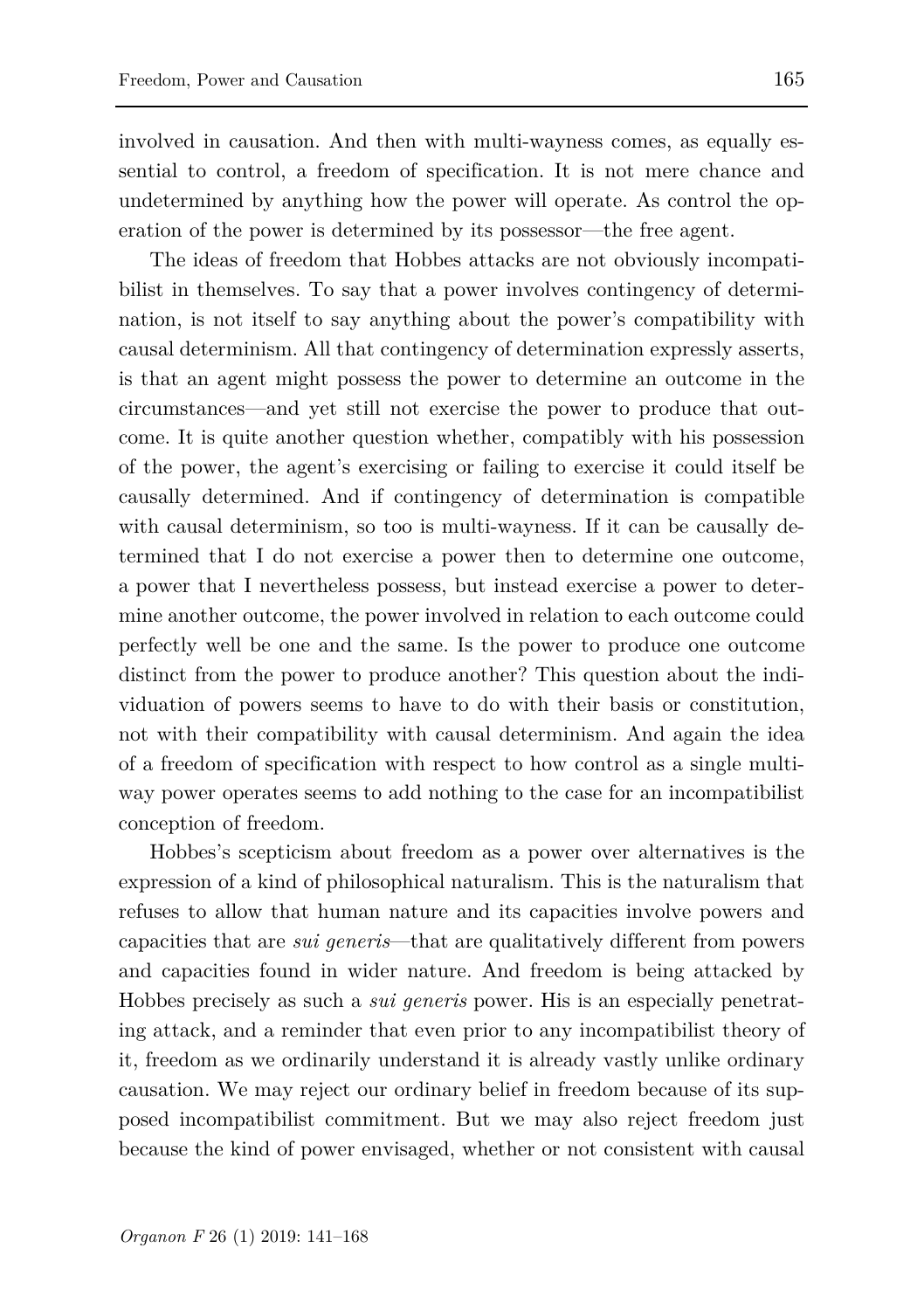determinism, is too radically unlike any other power we are familiar with and, in particular, too unlike power in causal form. Hobbes's arguments serve to remind us of this radical dissimilarity.

Hobbes's scepticism raises a second issue too. How far are all the problems for freedom that are supposedly raised by incompatibilism really, on closer examination, incompatibilist in origin? Or do some arise as genuine problems, to the extent that they are genuine, from something else: from freedom's identity as a non-causal form of power—a power to determine that operates quite differently from ordinary causation?

Take the randomness problem—the threat that the operation of freedom is left indistinguishable from chance, so that to remove prior necessity is to leave the final outcome to a degree random or dependent on mere chance. Certainly with ordinary causes, if it is not determined in advance what effect a given cause will produce, the outcome must indeed depend, to a degree, on simple chance. If causation is the only power in play, take away prior necessity and you certainly are left with mere chance—chance and nothing else. So to the extent that a cause is merely probabilistic, what effect it will produce depends to a degree on mere chance. But to suppose that in all cases the alternative to necessity is mere chance is to assume that there can be no such power as freedom as we ordinarily understand it—a power involving contingency of determination. For even if the outcome is not already causally predetermined—so that it is initially chancy how the agent will act—freedom, as ordinarily understood, may prevent the final outcome from depending on simple chance. Freedom allows the outcome still to be determined—by the agent. It is arguable, then, that the real target of Hume's scepticism is not freedom conceived in incompatibilist terms, but freedom in a form that involves contingency of determination.

Where freedom is concerned, there are two forms of scepticism. There is scepticism from the supposed conceptual truth of incompatibilism. But there is also scepticism from freedom's basic identity as a power over alternatives distinct from ordinary causation. The second scepticism denies the very possibility of such a power, not because of any incompatibilist theory of it, but because as ordinarily understood, as a power over alternatives, freedom is too radically unlike the causation found in wider nature. It is this second form of scepticism that may prove the most serious. Indeed, it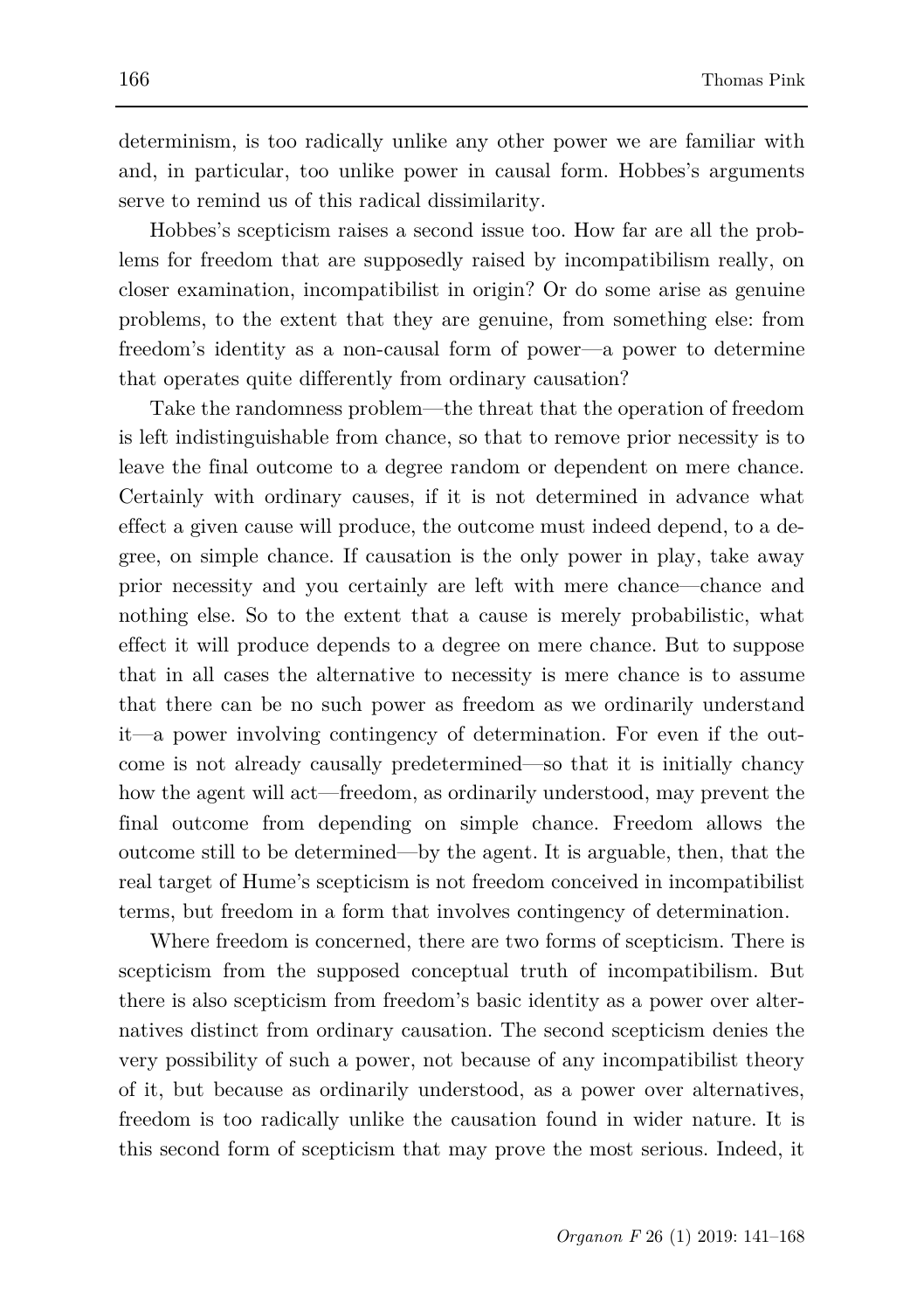looks as though, as in Hume's case, some of the first kind of scepticism might really depend on the second. Freedom is indistinguishable from chance only if there can be no such thing as a power that is distinct from ordinary causation—a power to determine alternatives that can operate even in cases where the final outcome is undetermined causally.

## **6. Conclusion**

Our idea of an ordinary cause allows for only two possibilities. Either the cause is powerful enough to determine the outcome it produces—in which case the cause's operation to produce that outcome is fixed by the very nature of its power. The cause has punch—but as a cog within a mechanism has punch. Its presence with the power to operate under given circumstances guarantees its operation when those circumstances arise. Or else, as with a probabilistic cause, the operation of the cause is not fixed but open. The presence of the cause with the power to produce a given outcome does not guarantee that outcome. But then the cause's power is partial. The cause influences what happens, but its operation does not determine the outcome, which remains dependent on mere chance. So either an ordinary cause is powerful, but like a cog within a mechanism, or its operation is reduced to a chance-involving form of weakness.

By contrast freedom, as we ordinarily understand it, is a power that, thanks to contingency of determination, combines the two features, punch and openness, which in ordinary causation always oppose each other. Freedom is a power whose nature never mechanically dictates its exercise. But by contrast to probabilistic causation, this openness does not diminish the power at all. Even if it were initially chancy whether or how the power would operate, the operation of the power can still remove any dependence of the outcome on chance. The operation of the power can still determine without merely influencing.

That we conceive of freedom as involving contingency of determination does not of itself commit us to incompatibilism. Compatibilism remains a possible view. But contingency of determination does explain why incompatibilism remains an intelligible option too—why, on our ordinary understanding of freedom, incompatibilism does not immediately reduce freedom